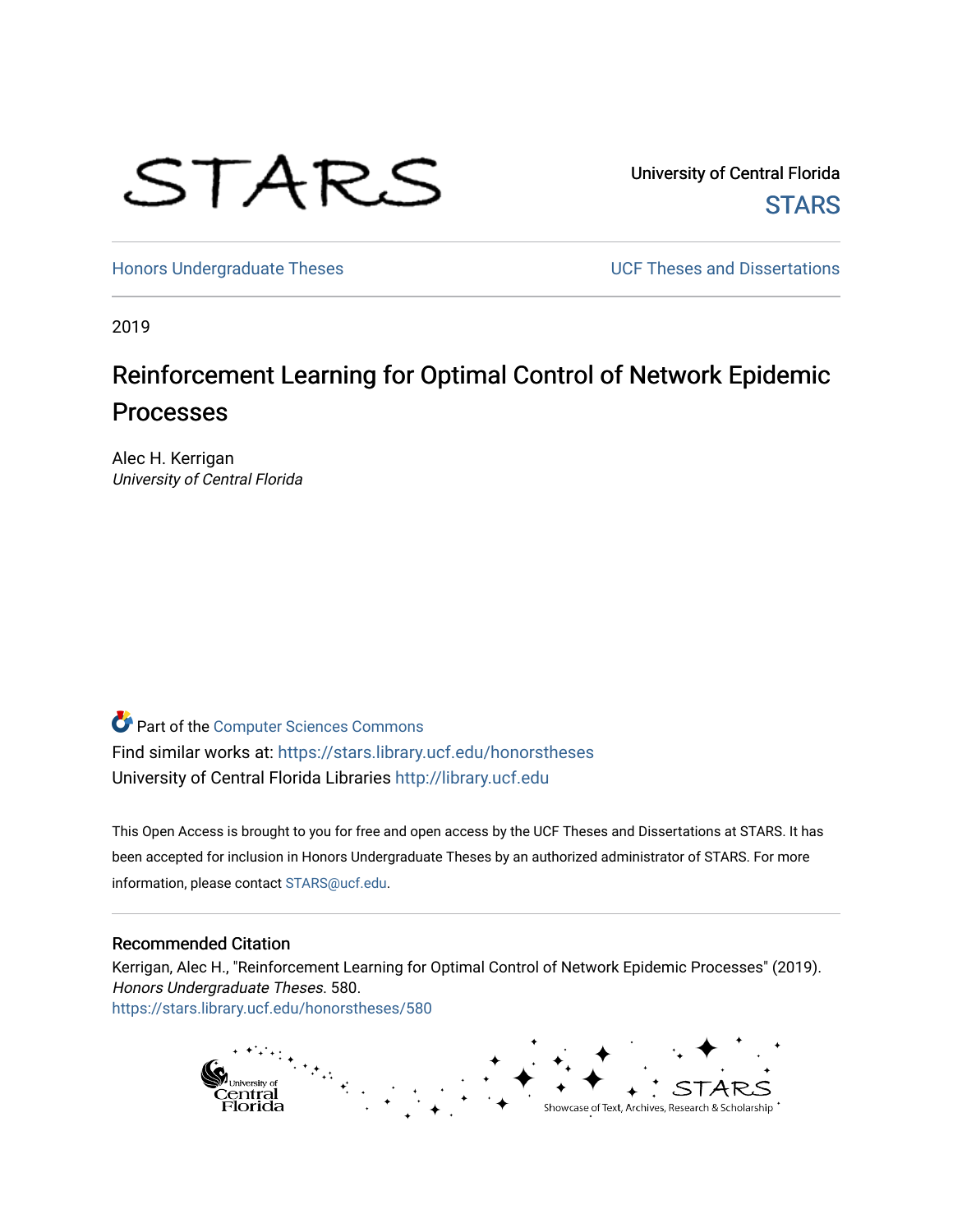## REINFORCEMENT LEARNING FOR OPTIMAL CONTROL OF NETWORK EPIDEMIC PROCESSES

by

## ALEC KERRIGAN

## B.S. University of Central Florida, 2019

A thesis submitted in partial fulfillment of the requirements for the degree of Bachelor of Science in Computer Science in the Department of Computer Science in the College of Engineering and Computer Science at the University of Central Florida

> Summer Term 2019 Thesis Chair: Chinwendu Enyioha, Ph.D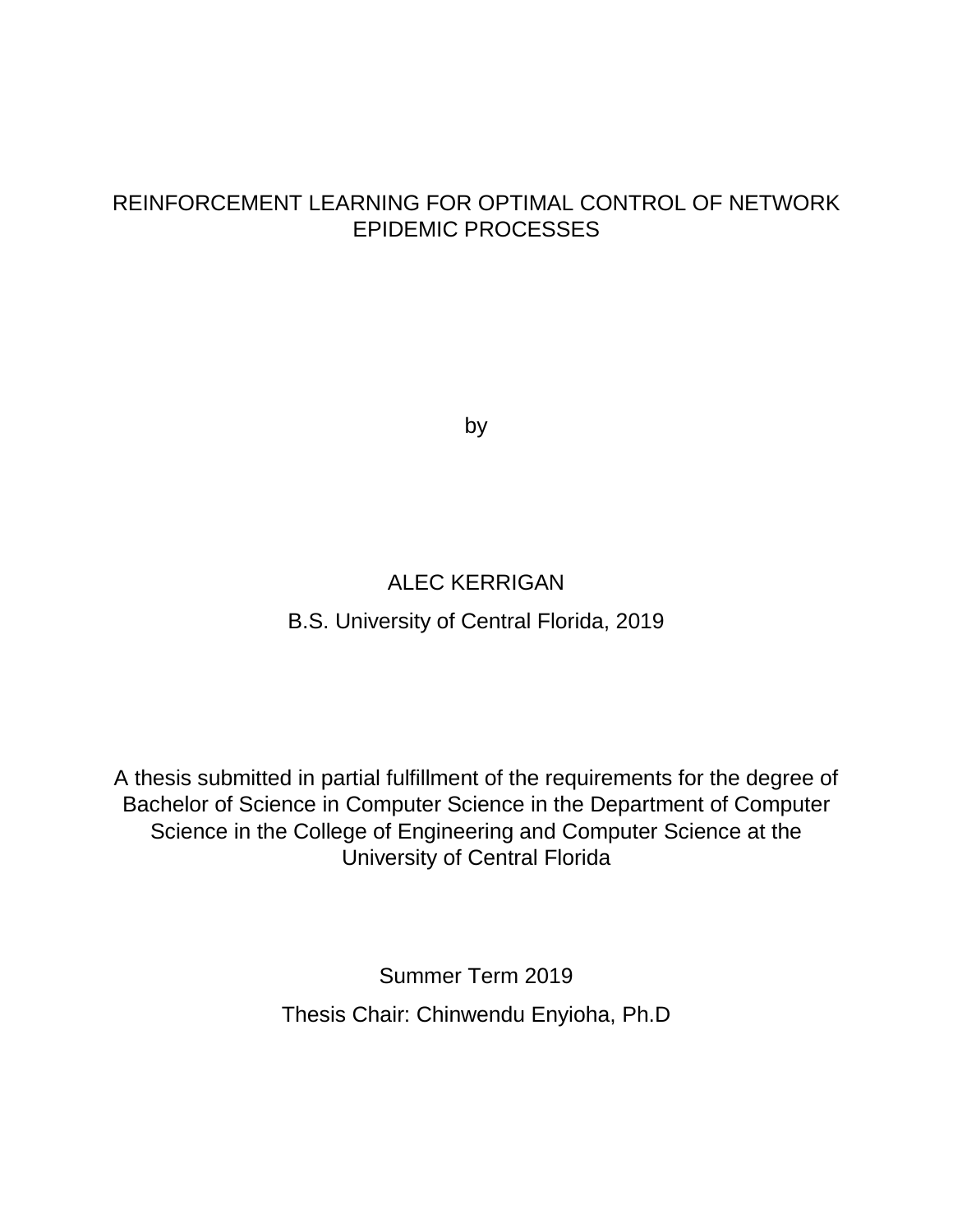#### Abstract

Our society is increasingly interconnected, making it easy for cascades/epidemic (diseases, disinformation etc). Current epidemic control efforts are based on approximate network epidemic models, which often ignore the unique complexity and rich information embedded in the complex interconnections of real-world networks/populations.Deep reinforcement learning (RL) is a powerful tool at learning policies for these nonlinear, complex processes in high-dimension. To control an epidemic outbreak on a Susceptible-Infected-Susceptible network epidemic model, we design a RL framework with a custom reward structure using the *node2vec* embedding technique. Results indicate deep RL is able to determine and converge on an optimal intervention policy in a relatively short time.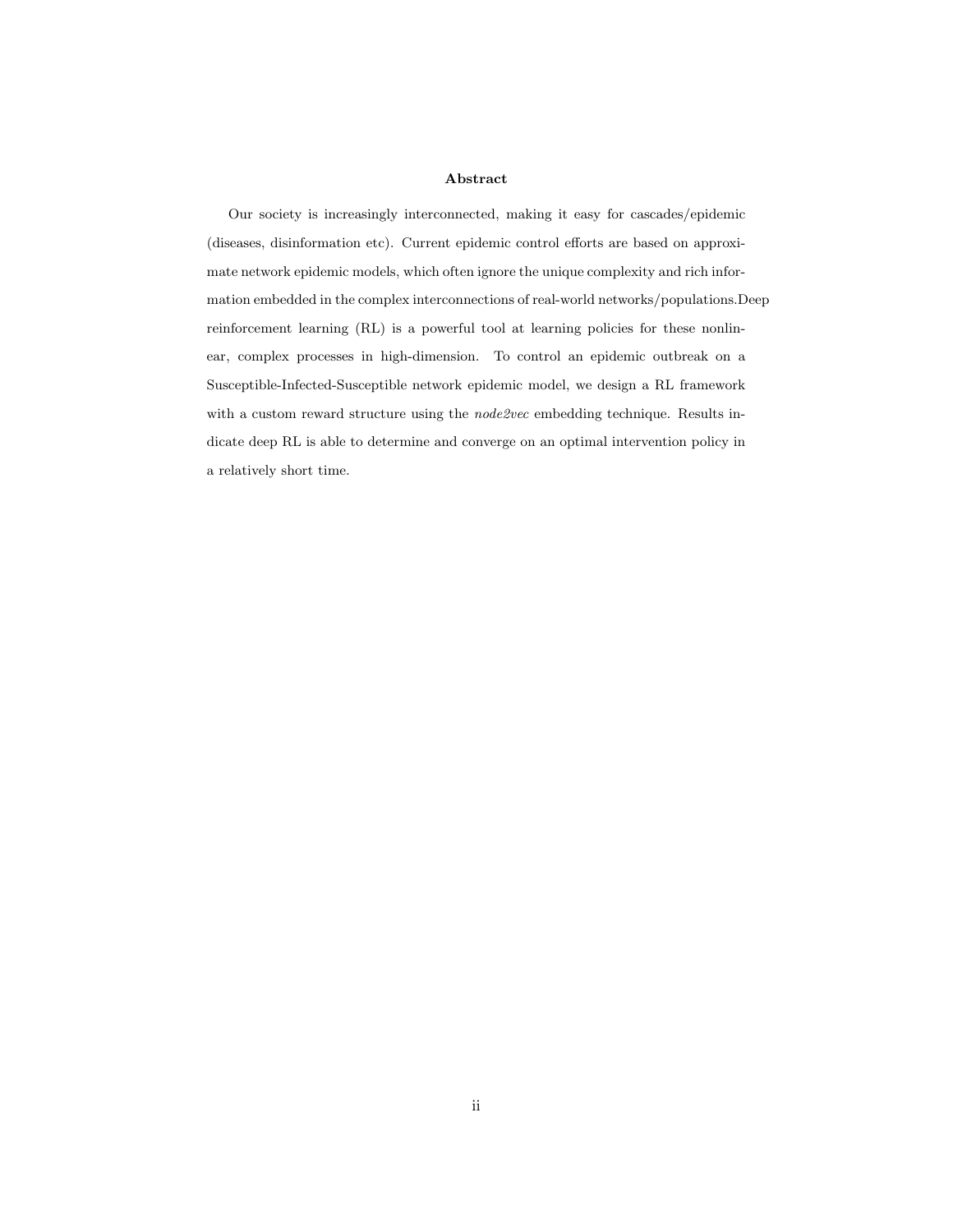## Contents

| 1                                  | <b>Introduction and Background</b> |                          | 1               |  |
|------------------------------------|------------------------------------|--------------------------|-----------------|--|
|                                    | 1.1                                |                          | 1               |  |
|                                    | 1.2                                |                          | 2               |  |
|                                    | 1.3                                |                          | 3               |  |
|                                    | 1.4                                |                          | 4               |  |
| $\mathbf 2$                        |                                    | <b>Problem Statement</b> |                 |  |
|                                    | 2.1                                |                          | 5               |  |
|                                    | 2.2                                |                          | $6\phantom{.}6$ |  |
| 3                                  | <b>Previous Approaches</b>         |                          | 7               |  |
|                                    | 3.1                                |                          | $\overline{7}$  |  |
|                                    | 3.2                                |                          | 9               |  |
| <b>Reinforcement Learning</b><br>4 |                                    |                          | 11              |  |
|                                    | 4.1                                |                          | 11              |  |
|                                    | 4.2                                |                          | 12              |  |
|                                    | 4.3                                |                          | 13              |  |
| 5                                  | Node Embedding and Clustering      |                          | 17              |  |
| 6                                  | Results                            |                          | 19              |  |
| 7                                  | Conclusion                         |                          |                 |  |
| 8                                  |                                    | <b>Future Work</b>       | 23              |  |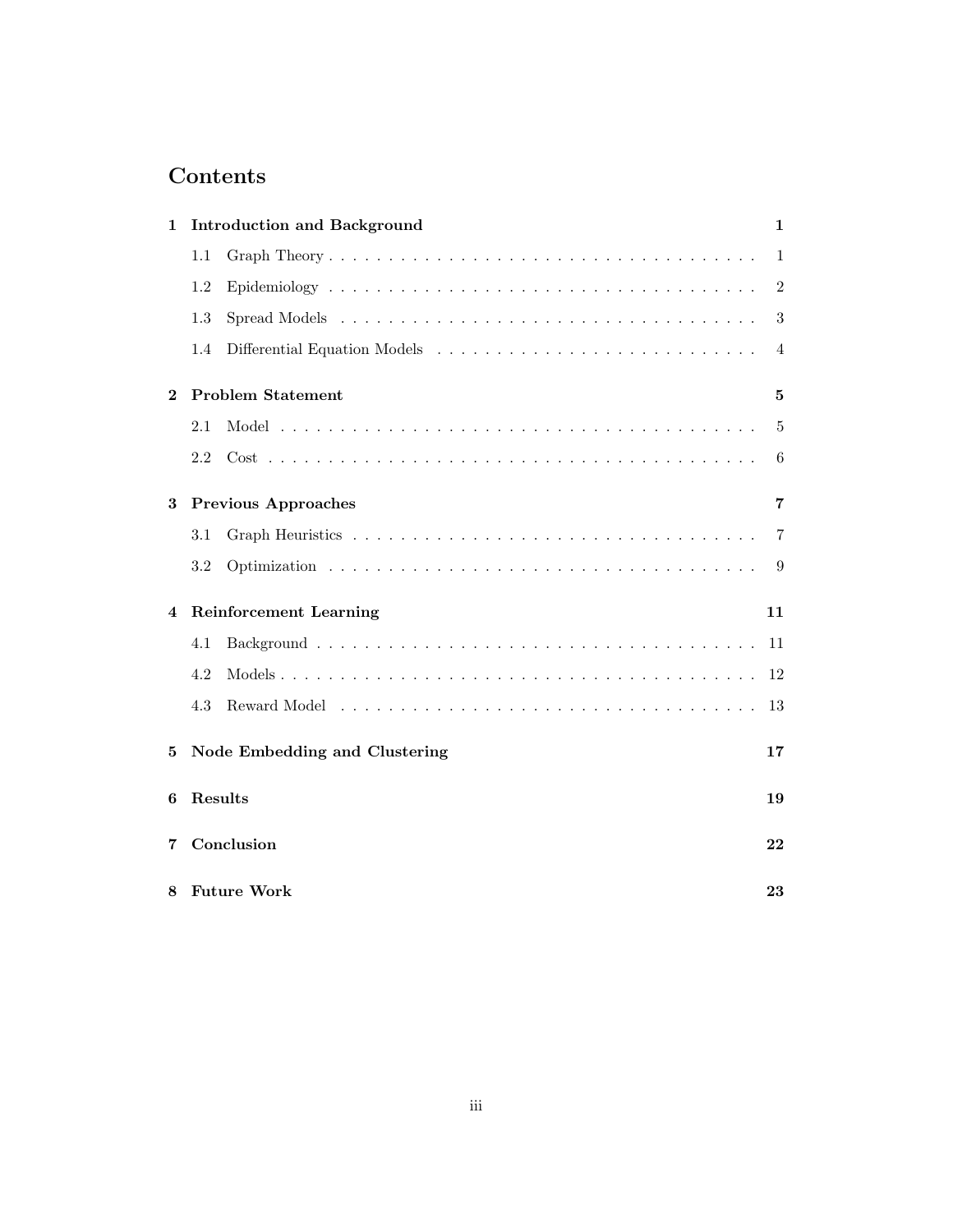### 1 Introduction and Background

#### 1.1 Graph Theory

A weighted directed graph (also called a digraph) can be defined as G, which contains three sets  $(V, E, W)$ .  $V \triangleq v_1, v_2...v_n$  is the set of n nodes in the graph.  $E \subset V \times V$  denotes the set of all edges connected nodes on a graph. Each edge is associated with a positive real weight  $w \in W$ . We define the set of neighbors by  $i \in V$  as  $N_i = j : (i, j) \in E$ . The adjacency matrix of a weighted, directly graph G given by  $A_G = [a_{ij}]$  is an  $n \times n$  matrix where each entry  $a_{ij}$  defines the weight of a given edge  $(v_j, v_i)$ . Adjacency matrices provide many useful functions for performing operations on graphs, but in particular provide efficiency for computationally heavy tasks such as machine learning. For the purpose of this investigation, we only consider graphs with positively weighted edges. Therefore, the adjacency matrix of graphs used are always non-negative.

One useful application for the mathematical representation of graphs is the analysis of social networks. Social networks can be built from a variety of information sources such as text, databases, sensor networks, communication systems, and social media [3]. Of particular interest to this investigation is the utilization of graphs for representation of complex social media relationships. The recent rise in misinformation and rumor propagation on social networks is of critical importance due to its ability to influence elections and international politics [2]. Recent research in social networks and their relation to the spread of misinformation finds that one of the primary spread factors for conspiracy theories is the formation of homogeneous clusters in the network. These central clusters in the graph can crudely be described as 'echo-chambers'. Often, a central source inside an echo-chamber is slowly responsible for propagating misinformation, while other members of the echo-chamber ensure that every other member receives it.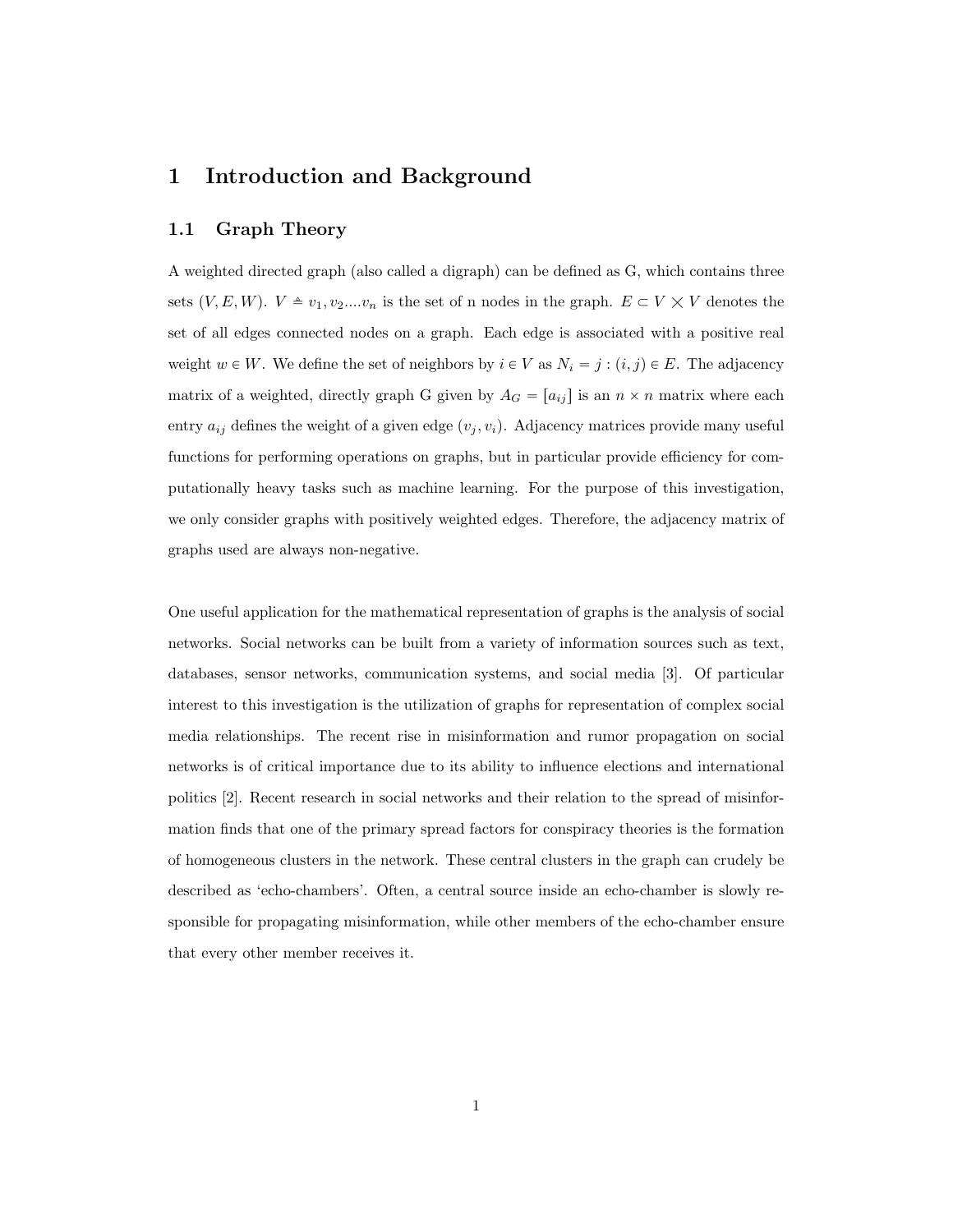#### 1.2 Epidemiology

The use of mathematics to study and analyze epidemic processes dates back to the 18th century. Bernoulli began studying the age-specific equilibrium prevalence of individuals immune to smallpox. Since then, the focus of study in the analysis of epidemic spread among populations has been in the solutions of differential equations involved in both the Susceptible-Infected-Susceptible (SIS) as well as the Susceptible-Infected-Recovered (SIR) model and their variations (See Figure 1) [1]. For example, the SIR model can be described with the following set of differential equations.

$$
\frac{\partial S}{\partial t} = -\beta SI \tag{1}
$$

$$
\frac{\partial I}{\partial t} = \beta SI - \gamma I \tag{2}
$$

$$
\frac{\partial R}{\partial t} = \gamma I \tag{3}
$$

The following figure outlines exactly how individuals transition from one state to another under different spread models.



Figure 1: A visualization of various epidemic spreading models. λ represents the probability of transitioning from susceptible to infected.  $\tau$  represents the probability of transition from infected to recovered, or infected to susceptible in the SIS model. In SEIR and SEIS, an additional state is added: exposed. The rate at which exposed individuals become infected is e.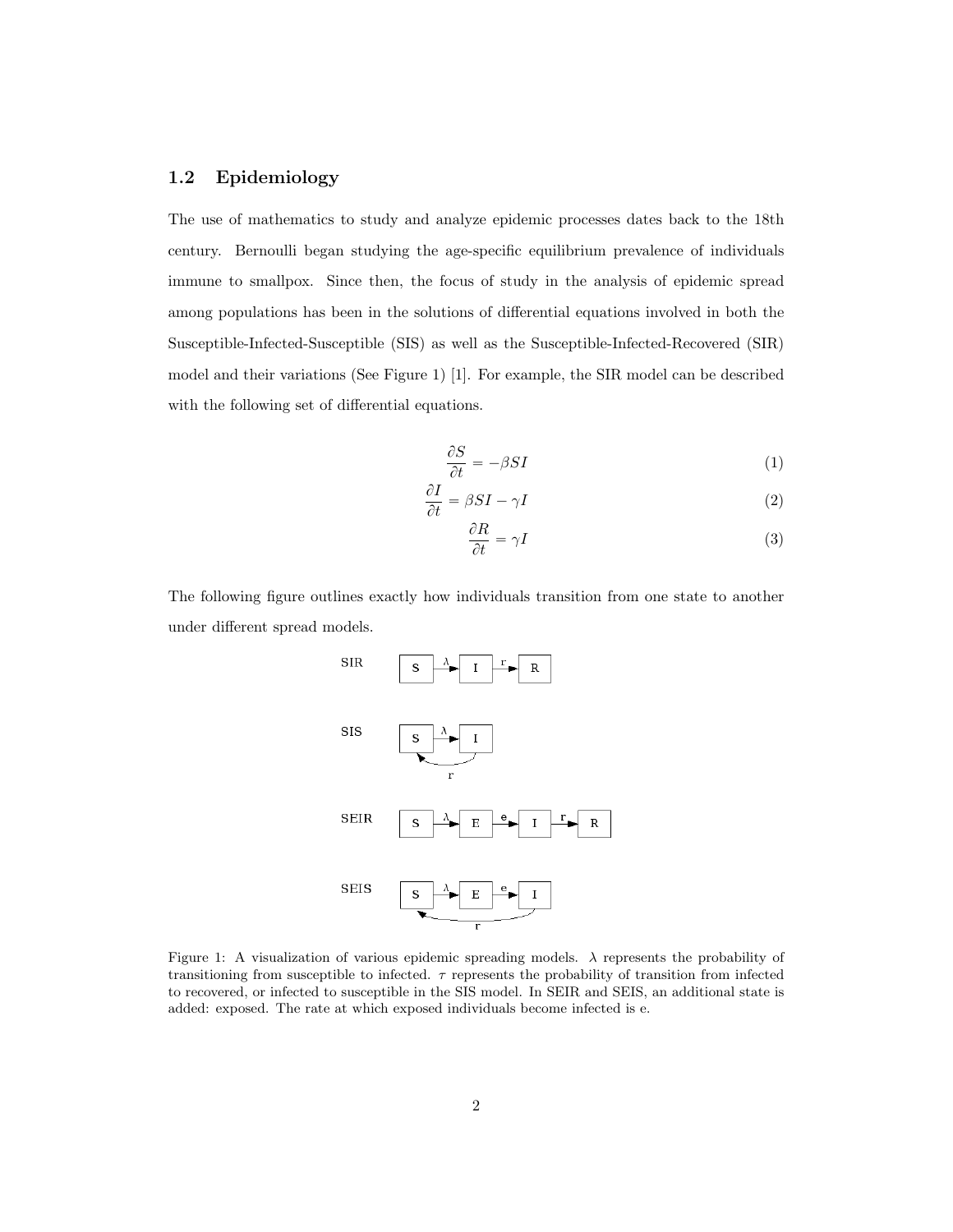#### 1.3 Spread Models

There exists an inherent link between the modeling of epidemic spread and network science. Early epidemic models were often based on wide, random-mixing populations, and rather homogeneous distributions of individuals [10]. However, in the real world individuals have a finite number of total connections for which they can transmit the disease. Therefore, networks play an important role in painting a more complete picture of overall epidemic dynamics. Knowing this, it becomes increasing important to understand the difference between spread models, as small differences in how nodes change condition can radically change how different network topology effect overall spread [7].

The most common two epidemic models are the SIR (Susceptible-Infected-Recovered) model and the SIS (Susceptible-Infected-Susceptible) model [9]. In the SIS model, an individual can occupy one of two states: *susceptible* or *infected*. Any susceptible individual  $i$  that is connected to an infected neighbor has as probability  $\beta_i$  of entering the infected state. Conversely, an individual i in the infected states has a probability  $\delta_i$  of recovering and reverting back to the susceptible state. The SIS model is most often used to model the spread of recurring diseases for which an immunity is not built [21]. Of particular interest in these classes of diseases in sexually transmitted diseases, such as chlamydia or gonorrhea, where it is quite common for an individual to re-infected.

In the SIR model, individuals are classified instead in to one of three states susceptible, infected, and recovered. Similar to the SIS model, any susceptible individual  $i$  in contact with an infected neighbor has a probability  $beta_i$  of entering the infected state. However, in this model, an individual  $i$  in the infected state cannot revert back to the susceptible state. Instead, these individuals have a probability  $delta_i$  of transitioning from the infected state to the recovered state. It is worth noting that the 'recovered' state does not necessarily correspond to an individual who is safe from the disease, or otherwise healthy. In many real world models, these individuals also represent those who have died or otherwise been removed the population capable of contracting the disease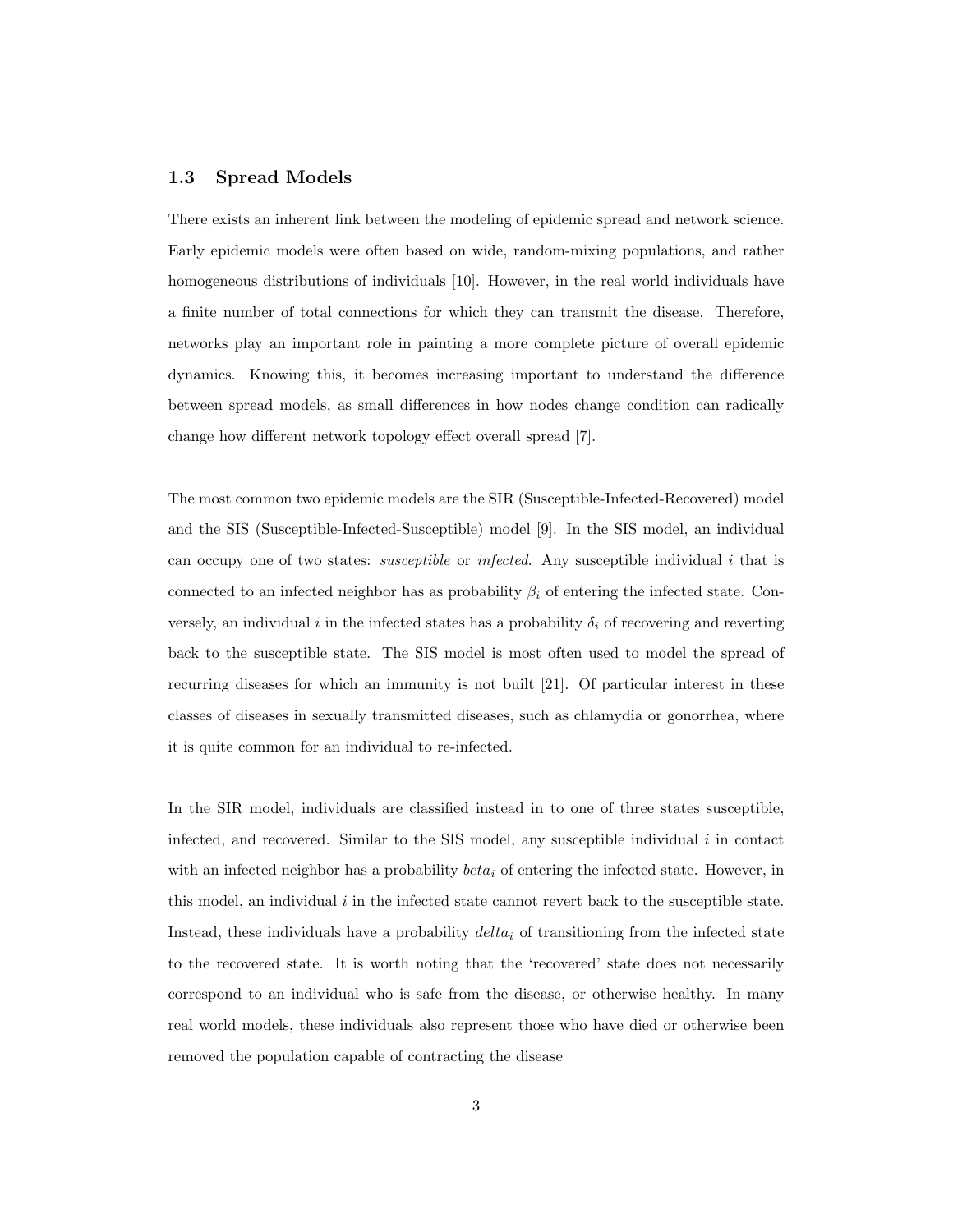#### 1.4 Differential Equation Models

Many solutions in the past to the optimal control problem for epidemic processes have focused on use of differential equations to model both the population dynamics as well as the control dynamics. Of this research, much has focused on removal or transfer of populations, rather than vaccination. The quarantine and isolation strategies lend themselves much better to differential equation models as their movement is much more regular than discrete vaccinations.

One analysis by Yan, Zou, and Li [29] examined a model of severe acute respiratory syndrome (SARS) high infection risk  $(S_1(t))$ -low infection risk  $(S_2(t))$ -asymptomatic (E(t))quarantined  $(Q(T))$ -asymptomatic( $I(t)$ )-isolated( $J(t)$ )-recovered( $R(t)$ )-dead model. The following equations modeled the removal and quarantine process.

$$
S = -\beta S_1 \frac{I + qE + \epsilon Q + lJ}{N}
$$
  
\n
$$
E = -\beta (S_i + pS_2) \frac{I + qE + \epsilon Q + lJ}{N} - (u_1(t) + k_1)E
$$
  
\n
$$
Q = u_1(t)E - \sigma Q
$$
  
\n
$$
I = -kE - (u_2(t) + \gamma_1 + \delta)I
$$
  
\n
$$
K = u_2(t)I + \sigma Q - (\gamma_2 + \delta)J
$$
  
\n
$$
R = \gamma_1 I + \gamma_2 J
$$
  
\n
$$
D = \delta I + \delta J
$$

Using these differential equations, the goal can therefore be formalized to the minimization of the following:

$$
J(u_1, u_2) = \int_0^{t_f} [B_1 E(t) + B_2 Q(t) + B_3 I(t) + B_4 J(t) + \frac{C_1}{2} u_1^2(t) + \frac{C_2}{2} u_2^2(t)] dt
$$

The results of their investigation found that their existed many optimal control policies that experienced significantly greater results to simple constant control, as well control based on complete investment into their quarantine and isolation strategies.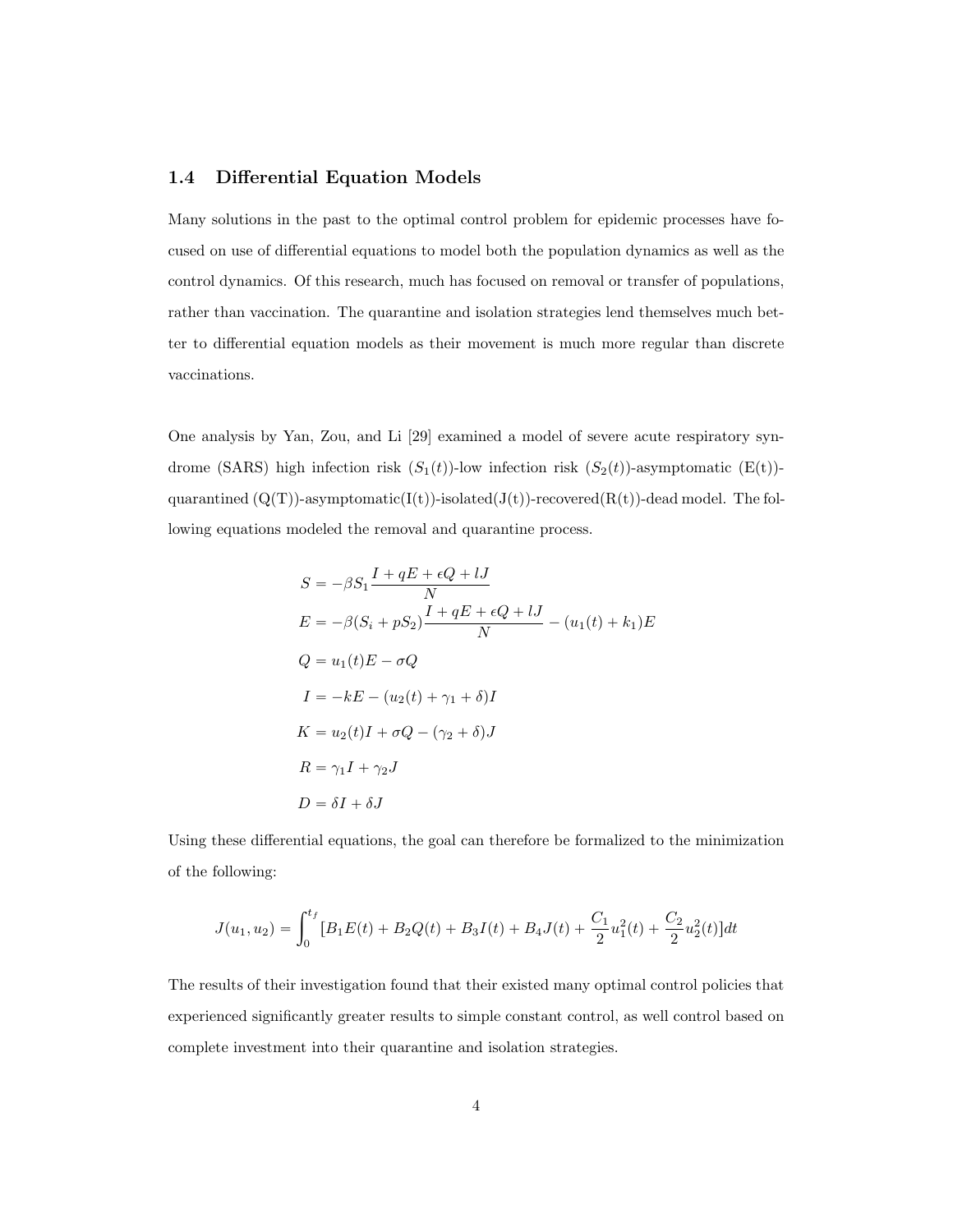Recent work by Ruscheul, Pereira, Yanchuk, and Young [23] uses this same approach to a more simple Susceptible-Infected-Quarantined (SIQ) model. For their model, they introduce further variables to assist in the definition of quarantined. If a host does not enter state Q at time  $\tau$  remain infections until they recover on their own. A host that enters state Q remains in this state for  $\kappa$ . If a a host remains infected with  $\tau$  units without recovering, it enters Q with a probability p. r is defined as the reproductive number of the disease in the absence of isolation. In the relevant literature, "reproductive number" often refers to some defined threshold that a disease or spread process to meet for its continued growth to be assured. The differential equations are outlined as follows.

$$
S(t) = qrS(t)I(t) + I(t) + r\epsilon S(T - \tau\kappa)I(t - \tau - \kappa)
$$
  
\n
$$
I(t) = rS(t)I(t) - I(t) - r\epsilon S(t - \tau)I(t - \tau)
$$
  
\n
$$
Q(t) = r\epsilon[S(t - \tau)I(t - \tau) - S(t - \tau - \kappa)I(t - \tau - \kappa)]
$$

In this context,  $epsilon$  =  $pe^{-\tau}$  is the effectiveness of identifying infected individuals for quarantining.

## 2 Problem Statement

#### 2.1 Model

For our approach, we analyze the traditional SIS (susceptible-infected-susceptible) model of network epidemic outbreak. We formally define the following terms.

- Agent state  $X_i(t) \in \{0, 1\}$  indicates the health status of node i at time-step t, where  $X_i(t) = 0$  implies susceptible, and  $X_i(t) = 1$  implies infected.
- Each agent *i* has an infection rate denoted  $\beta_i$ .
- Each agent *i* also has a recover rate denoted  $\delta_i$ .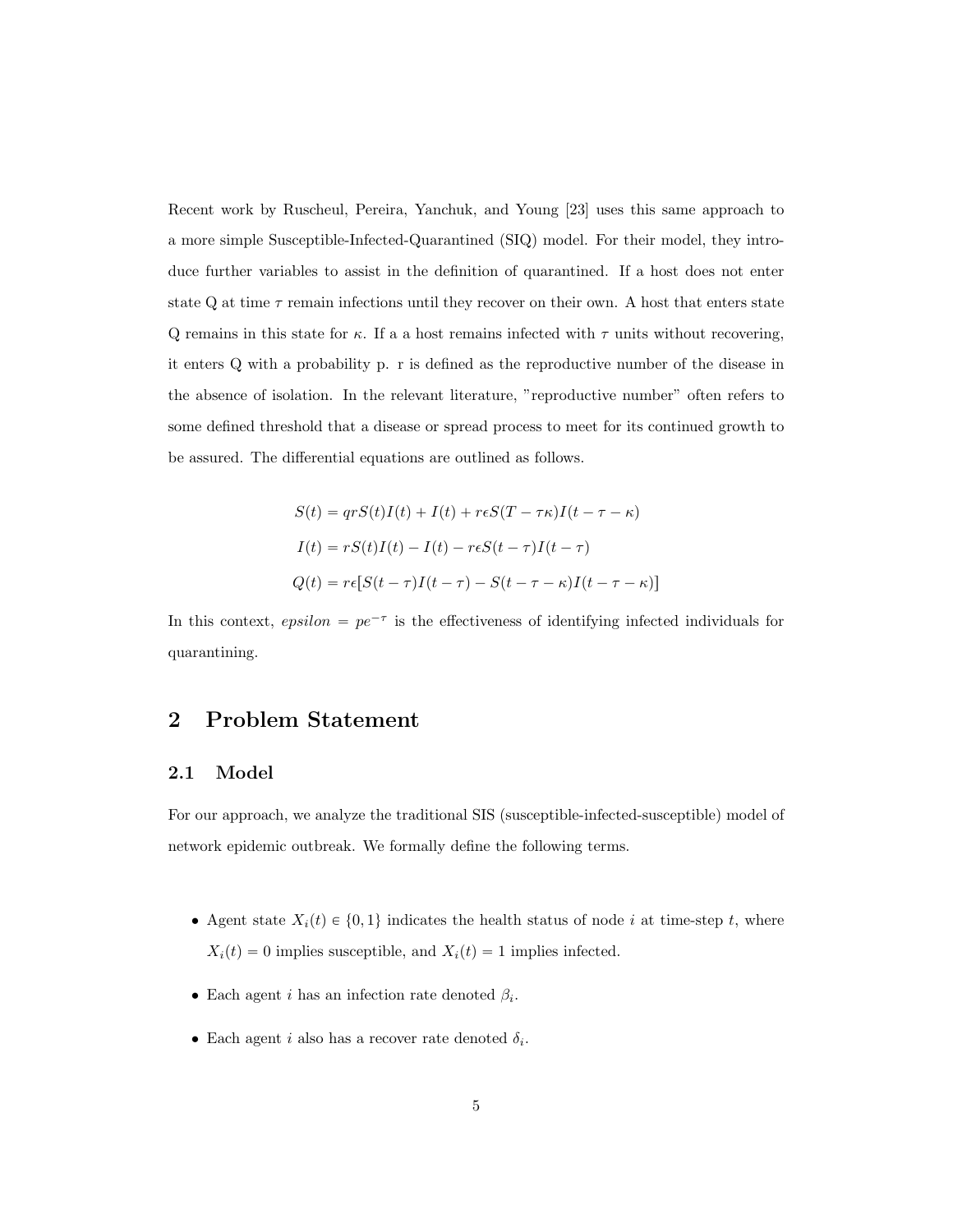- The probability of moving from susceptible to infected state is denoted by the following relationship:
- $N_i$  represents all the neighboring nodes in the network  $G$

$$
Pr(X_i(t + 1) = 1 | X_i(t) = 0) = \sum_{j \in N_i} \beta_i X_j
$$
  
\n
$$
Pr(X_i(t + 1) = 0 | X_i(t) = 1) = \delta_i
$$
\n(4)

Given a network of size  $N$ , since each node can be in one of two states, the state space is of size  $2^N$ , which grows exponentially in the size of the network and is difficult to analyze. Mean field approximations are use to average out the effect of neighboring nodes on each other. In summary, rather than have nodes switch states as expressed in (4), each node has probability of infection, which quantifies the likelihood of being in the infected state [18].

#### 2.2 Cost

In the trivial case,  $\bar{\delta}$  can simply be set to 1 for each agent to ensure that all agents have the maximum possible recovery rate for control of an outbreak. This trivial case, while effective, does not provide useful or interesting information that can develop insight into real world epidemic outbreaks. In real world outbreak scenarios, controllers have significant barriers and limitations that must be considered [16]. Additionally, assuming an ability to arbitrarily vaccinate any disease or epidemic fails consider natural scarcity of corrective matters. In many developing areas, investing an arbitrary amount of money and resources into prevention of outbreaks is simply not possible. Even in situations in which full scale vaccination strategies can be deployed, extreme measures must be avoided due to the possibility of external economic and even social consequences. For example, much of the recent economic losses in Southeast Asia in recent decades can be attributed to losses of poultry due to the excessive government culling of infected birds [13]. Thus, both technical and real-world concerns require the setting of reasonable bounds for infection and recovery rates.

To normalize the costs of vaccinations, we use the following two functions, where  $\beta_i$  and  $\delta_i$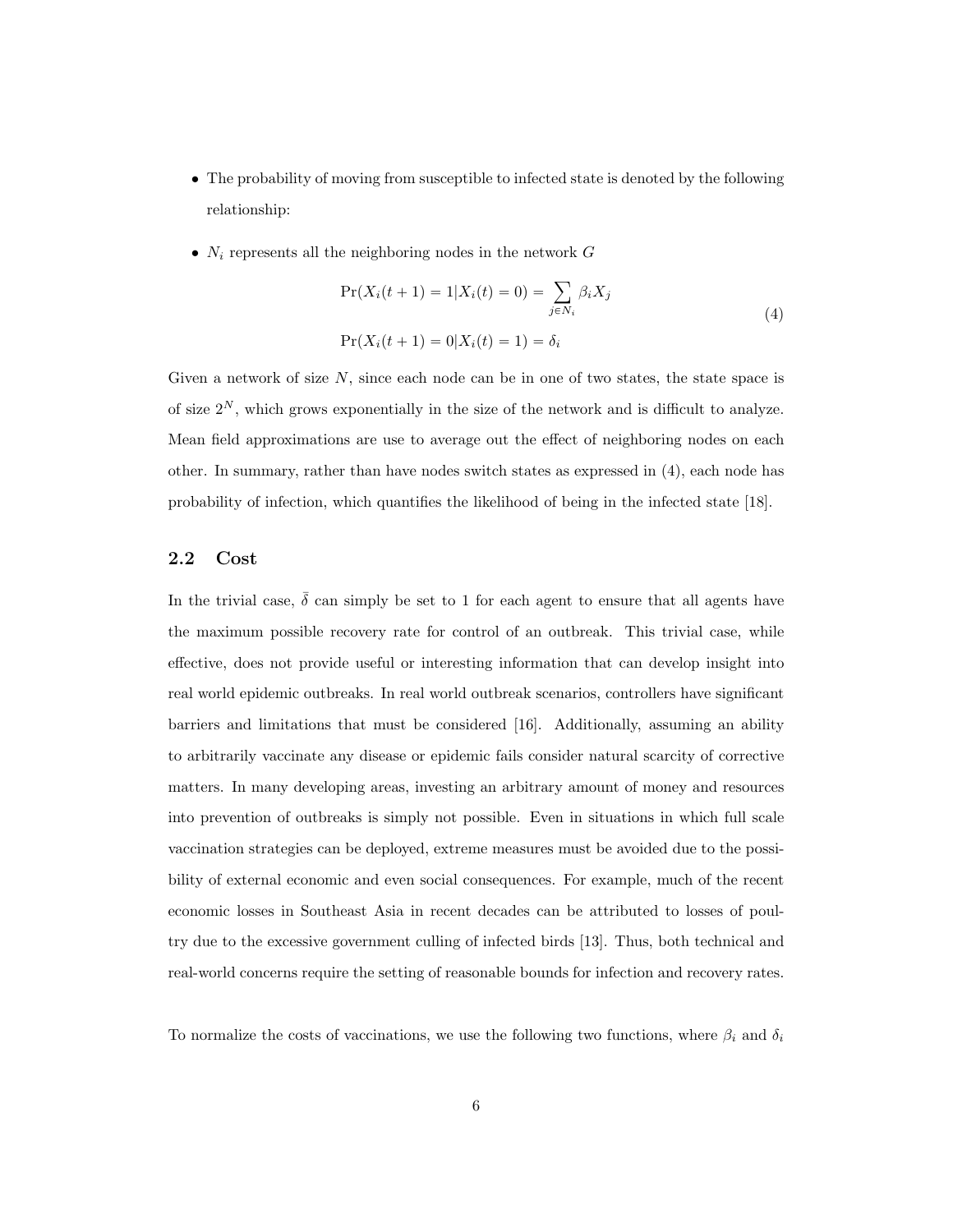represent the infection rate and the recovery rate of the node  $i$ , respectively [18]:

$$
f_i(\beta_i) = \frac{\beta_i^{-1} - \bar{\beta}_i^{-1}}{\underline{\beta}_i^{-1} - \bar{\beta}_i^{-1}} \quad \text{and} \quad g_i(\delta_i) = \frac{(1 - \delta_i)^{-1} - (1 - \underline{\delta}_i)^{-1}}{(1 - \bar{\delta}_i)^{-1} - (1 - \underline{\delta}_i)^{-1}}
$$

### 3 Previous Approaches

#### 3.1 Graph Heuristics

The most common approach to solving the problem of network epidemic control is the use of simple graph heuristics such as centrality. Centrality of a node in a network describes how "important" a single node is compared to other nodes in the network, however there is no single formal definition of this measure [6]. The most simple measure of centrality is degree centrality, which is defined as the sum of all incoming nodes. [20]

$$
k_i = \sum_{j=1}^{N} A_{ij} \tag{5}
$$

Another common measure of network centrality is betweenness. The betweenness measure of a node describes how likely one is to encounter the node on a random walk of the network. The betweenness centrality is given by the expected number of visits to each node i during a random walk.

$$
B_i = \sum_{a=1}^{N} \sum_{b=1}^{N} w(a, i, b)
$$
 (6)

To investigate the link between different measures of centrality and the probability of a node of becoming infected, we performed a simple experiment using a simulation of the epidemic model. A random Erdos-Renyi graph of size  $n = 1000$  with an average degree of 5 was generated. Each simulation of the modified SIS epidemic was run for 100 time steps and the total number of times each node was infected was recorded. After 500 total simulations were run, the total number of times each node was infected was tallied and converted to log form. Four measures of centrality were considered: degree, closeness, betweeness, and eigenvector centrality. Because each measure of centrality fundamentally in absolute scale,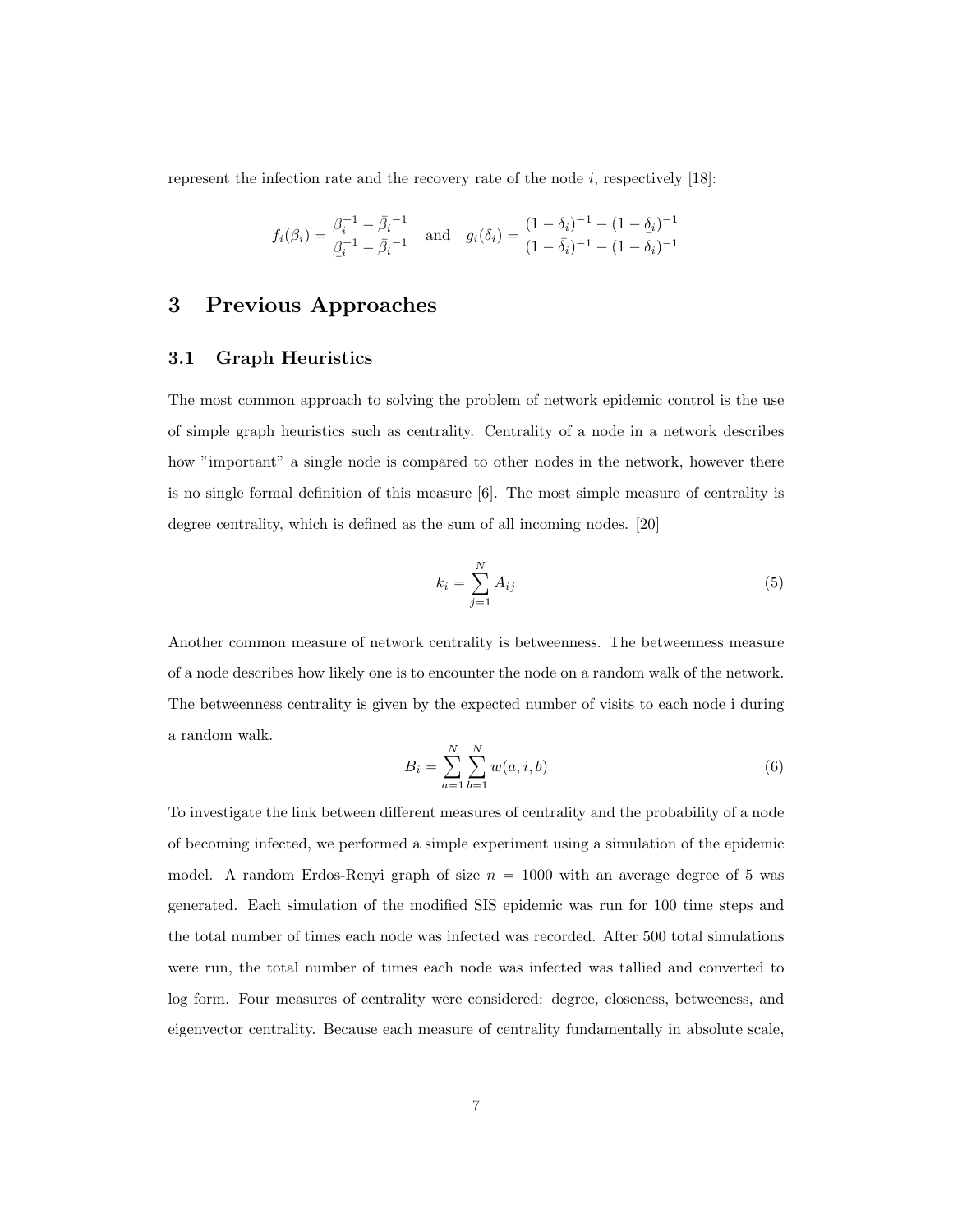we instead mark each node by their standard deviations from the average centrality across all 1000 nodes. This experiment revealed a clear link between a node's level of centrality and that node's propensity to infection, shown in the figure below.



Figure 2: A comparison between the z-score of a node's centrality (based on four measures) on a random Erdos-Renyi graph of n=1000 and the total number of times each node became infected over 500 simulations of 50 timesteps each. The edge probability was 0.2. At each timestep the status of each individual node was recorded, then the log of total number of times infected was plotted against the standard deviations of centrality (z-score). This was done rather than recording the number of times nodes transitioned, as the dynamics of the spread can effect whether a node stays infected as well as transitions.

These results show that while there are slight variations in the different centrality meaures, overall they average out to nearly the same trend. In recent experiments, Khansari and Kaveh [11] found that continually removing the most central nodes in a network contributed the most to the reduction in overall rate of spread. Their research measured two heuristics for rating the strength of some control measure: epidemic threshold and largest-connectedcomponent size. Epidemic threshold of a network is the minimum number of nodes that must be infected for a network to reach an epidemic level. A larger epidemic threshold indi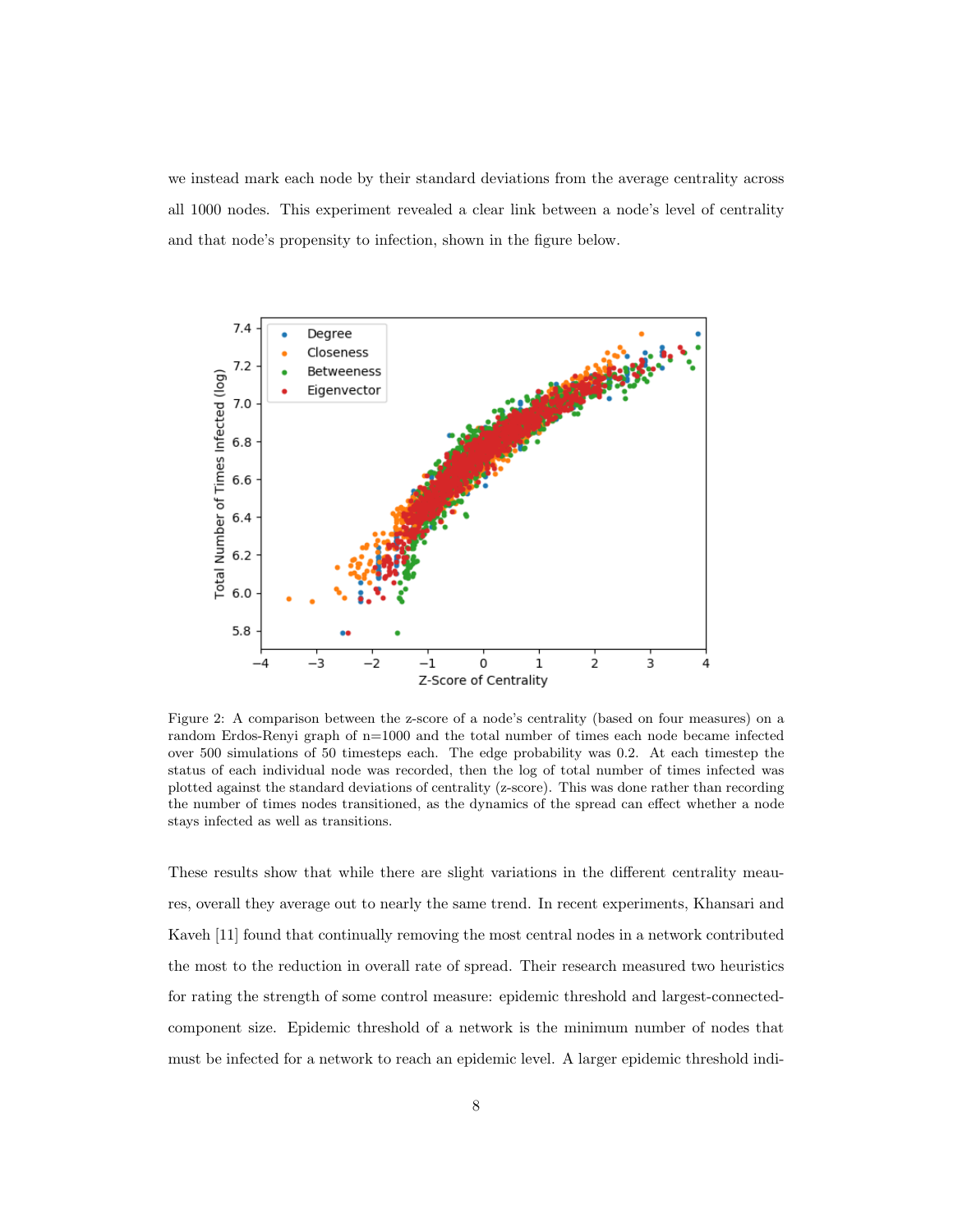cates a smaller chance for the network to reach epidemic status. This threshold can be found by taking the reciprocal of the largest eigenvalue of the adjacency matrix of the network [4]. The Largest-Connected-Component size simply refers to the largest fully connected path in the network. While our approach is primarily concerned with reducing epidemic threshold, understanding the largest path an infection can travel is crucial to analyzing the path of spread. Of all centrality-based targeting approaches, PageRank-Degree and radiality-Degree centrality were found to be most effective at reducing the epidemic threshold of a network. Interestingly, targeting nodes for vaccination based on eccentricity produced worse than random results.

While a centrality based removal approach presents an important benchmark for understanding how individual nodes in a network contribute to epidemic threshold, it fails to capture the more dynamic features involved in epidemic spread. Nonetheless, these contributions provide important estimations for oftentimes highly complex systems.

#### 3.2 Optimization

Estimation techniques explained above have further uses in providing average control policies. The problem of optimal control of network spread processes can be reduced to one of two optimization problems.

Rate Constrained Problem: Given a maximum rate of infection, find the minimum total cost of vaccination

Budget Constrained Problem: Given a maximum cost of vaccination, find the minimum rate of infection possible

Both of these perspectives allow us to formalize the optimal control problem. Previous work as shown that eigenvalues of graphs are useful in estimating stability of various network processes [19]. Further work, specifically with the process of epidemic spread, has found that the overall epidemic stability of a network can be approximated by the following eigenvalue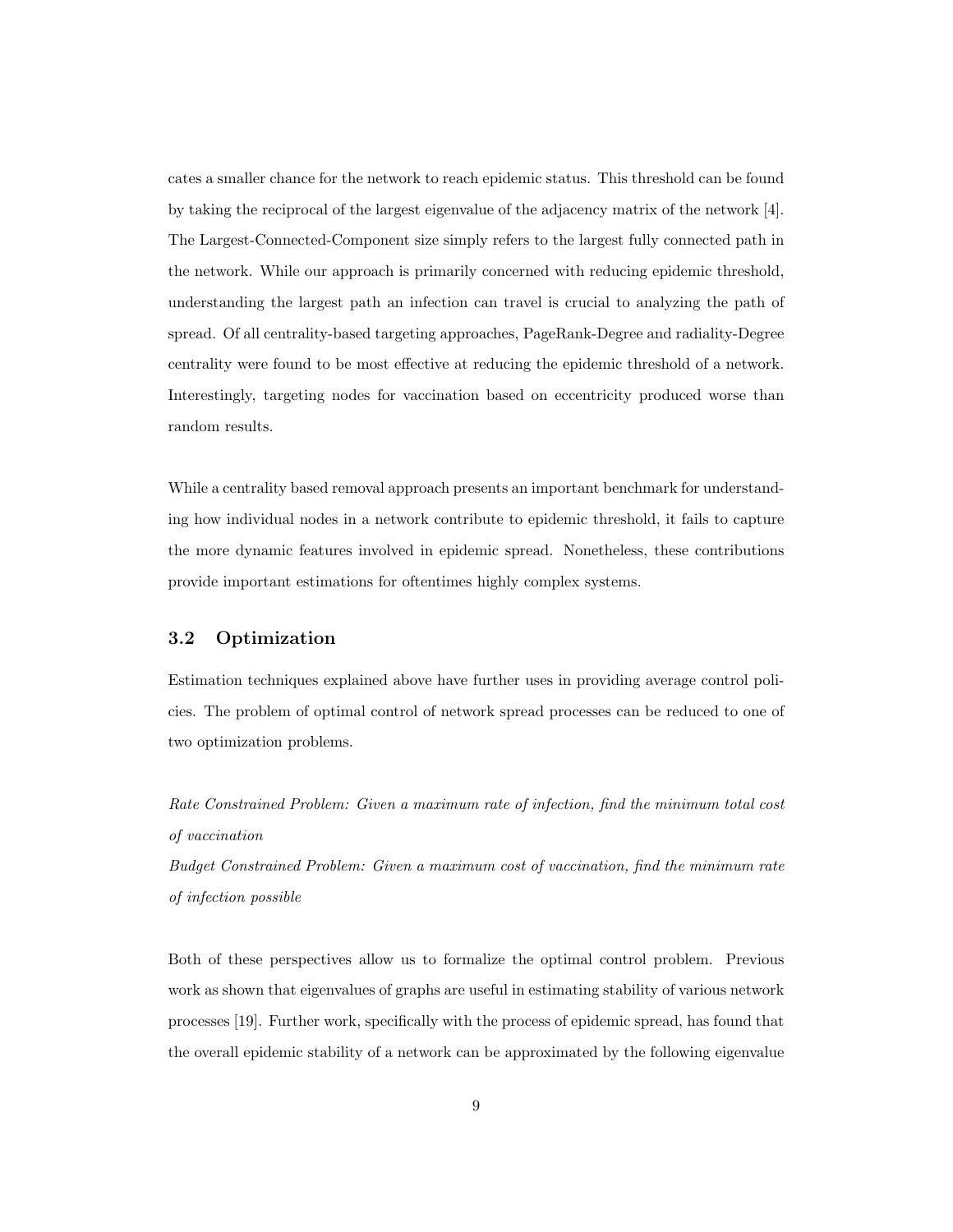[17].

$$
\lambda_1 (BA_G - D) \tag{7}
$$

Where  $A_G$  represents the adjacency matrix of the network.  $B$  represents the diagonal matrix of infection rates, while  $D$  represents the diagonal matrix of recovery rates such that

$$
B_{ii} = \beta_i \quad \text{and} \quad D_{ii} = \delta_i. \tag{8}
$$

Preciado et al. [18] further finds that that this mean field approximation of the modified SIS model determines the disease-free equilibrium of the network in the following way: If the real part of the principle eigenvalue of  $BA_G - D$  satisfies

$$
\Re[\lambda_1(BA_G - D])] \le -\epsilon \tag{9}
$$

for some  $\epsilon \geq 0$ , we say that the disease-free equilibrium is globally exponentially stable. This epsilon can either be set for the purpose of replicating some real world epidemic process, or empirically based on experimental results. They therefore formalize both problems with the following geometric programs.

The rate constrained problem can be formalized as

$$
\begin{array}{ll}\n\text{minimize} & \sum_{i=1}^{n} f_i(\beta_i) + g_i(\delta_i) \\
\text{subject to} & \Re[\lambda_1(BA_G - D])] \leq -\epsilon\n\end{array} \tag{10}
$$

with appropriate bounds on  $\beta_i$  and  $\delta_i$ , where f and g are the cost functions for correction and prevention, respectively.

The budget constrained problem can be formalized as

Minimize 
$$
\sum_{i=1}^{n} f_i(\beta_i) + g_i(\delta_i)
$$
  
subject to  $\Re[\lambda_1(BA_G - D])] \le -\epsilon$  (11)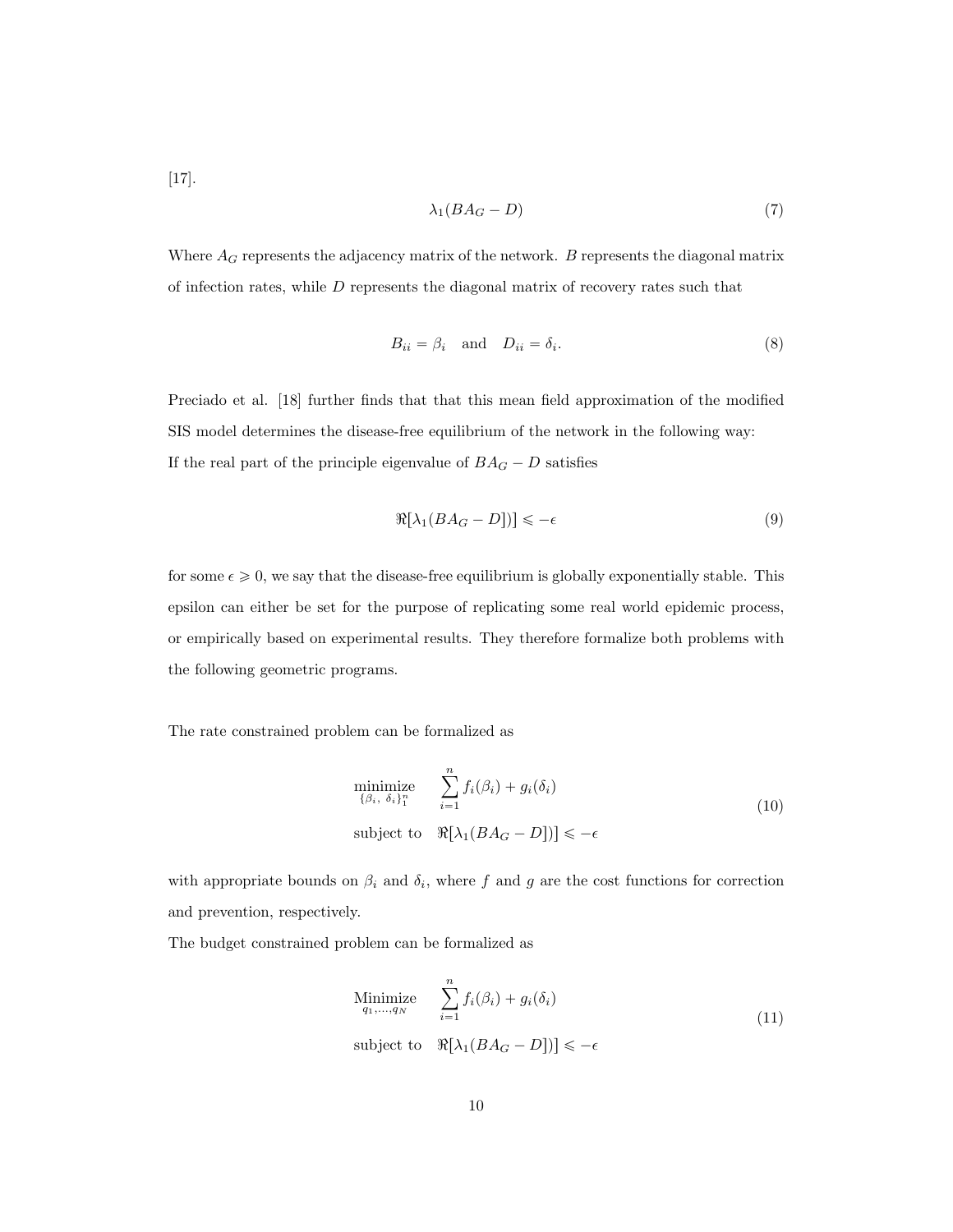where C is a predetermined "budget" for an overall vaccination strategy. Similar to *epsilon*, this budget can either be determined based on real world data or from experimental results based on solutions to problem 1. Both of these two optimization problems are solved via Geometric Programming, and allow for optimal control of network epidemics on weighted and directed networks in polynomial time.

However, these findings are still dependant on mean-field approximations of the spread process, and do not take into account the complex spread dynamics present in true epidemic models. These findings, using the approximations, put great weight on the correlation between the investment on a node and its centrality (based on multiple measures of centrality). In fact, based a certain threshold, the geometric optimization technique yields an almost perfect linear relationship between the centrality of nodes and their overall investment on vaccination. However, further research shows that the value of peripheral nodes is greatly underestimated when using approximation techniques [26].

## 4 Reinforcement Learning

#### 4.1 Background

Reinforcement learning is a subset of machine learning that attempts to map action states to actions for the purpose of maximizing some type of reward. Reinforcement learning is unique to other forms of learning as it does not rely on labeled training data, but instead learns by doing, similar to how humans train [27]. In most reinforcement learning models, we define abstract actor learning and doing actions as the "agent". The system that the agent acts in is known as the "environment". In a well defined reinforcement learning system, every action that an agent can take in some environment can be objectively rated or judged in some way. As we require the agent to have some metric to optimize, we call this rating the 'reward'.

However, in most situations, a static, unchanging environment is not particularly useful. In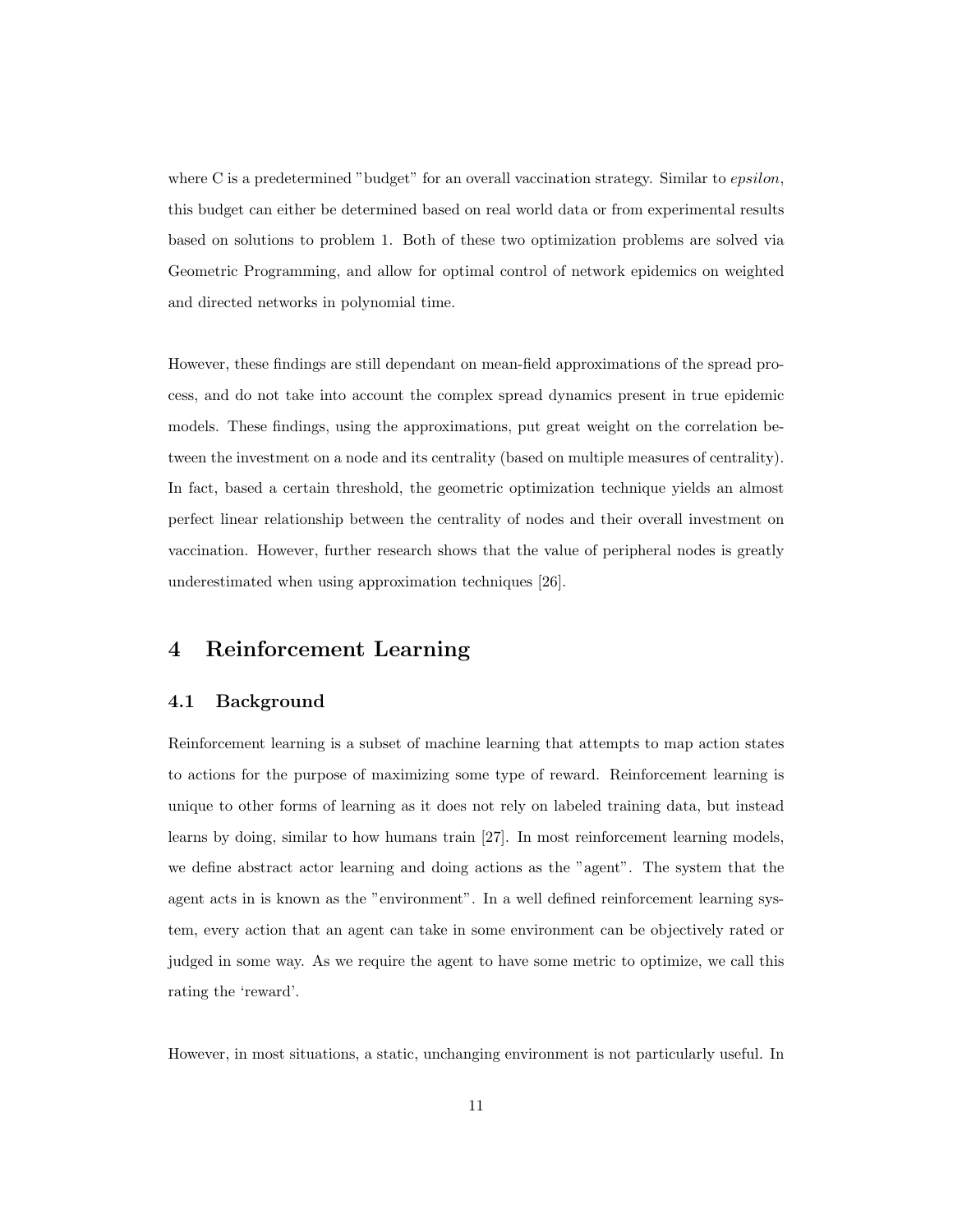our model's case, the state of the dynamic spread process is ever-changing, and therefore our reinforcement learning approach much account for this. Therefore, in most reinforcement learning models, rewards are mapped from some pair of action and state. In our case, any given node on the network can either be in the infected or susceptible state. Due to this, the total number of possible states in the environment of an arbitrarily sized network in combinatorially large. Learning the optimal action for each of these states, or even learning the expected reward for each of these states, is therefore not feasible.

#### 4.2 Models

The most basic of deep reinforcement learning models is "Deep Q-Learning" a modification of the basic reward signal mode that underlines traditional reinforcement learning using neural networks. In Q-Learning, we build a mapping of states (s) and action (a) pairs to a representation of maximal possible future reward (Q). We can formalize this process with the Bellman equation.

$$
Q^*(s, a) = \mathbb{E}_{s' \in [r + \gamma \max_a Q^*(s', a')]s, a]
$$
\n(12)

Over multiple iterations of the environment, for any state, we take the action with the highest potential Q value (with some small chance of random action, determined by a separate function) [15]. Additionally, future reward is discounted by some percentage  $\gamma$ . This is due to the inherent stochastic nature of the environments we wish these agents to learn. Q-Learning is valuable for solving small scale problems with both a small state space and action space, however it is difficult to use with environments with a very large state space. In fact, it is impossible to perform with a continuous action space. The solution to the state space problem is instead of learning a function that maps every single state, action pair to a expected reward value (Q-value), we learn a function to estimate the reward values for each possible action in some state. Neural networks have been proven in experiments to be extremely good at performing this specific operation [15].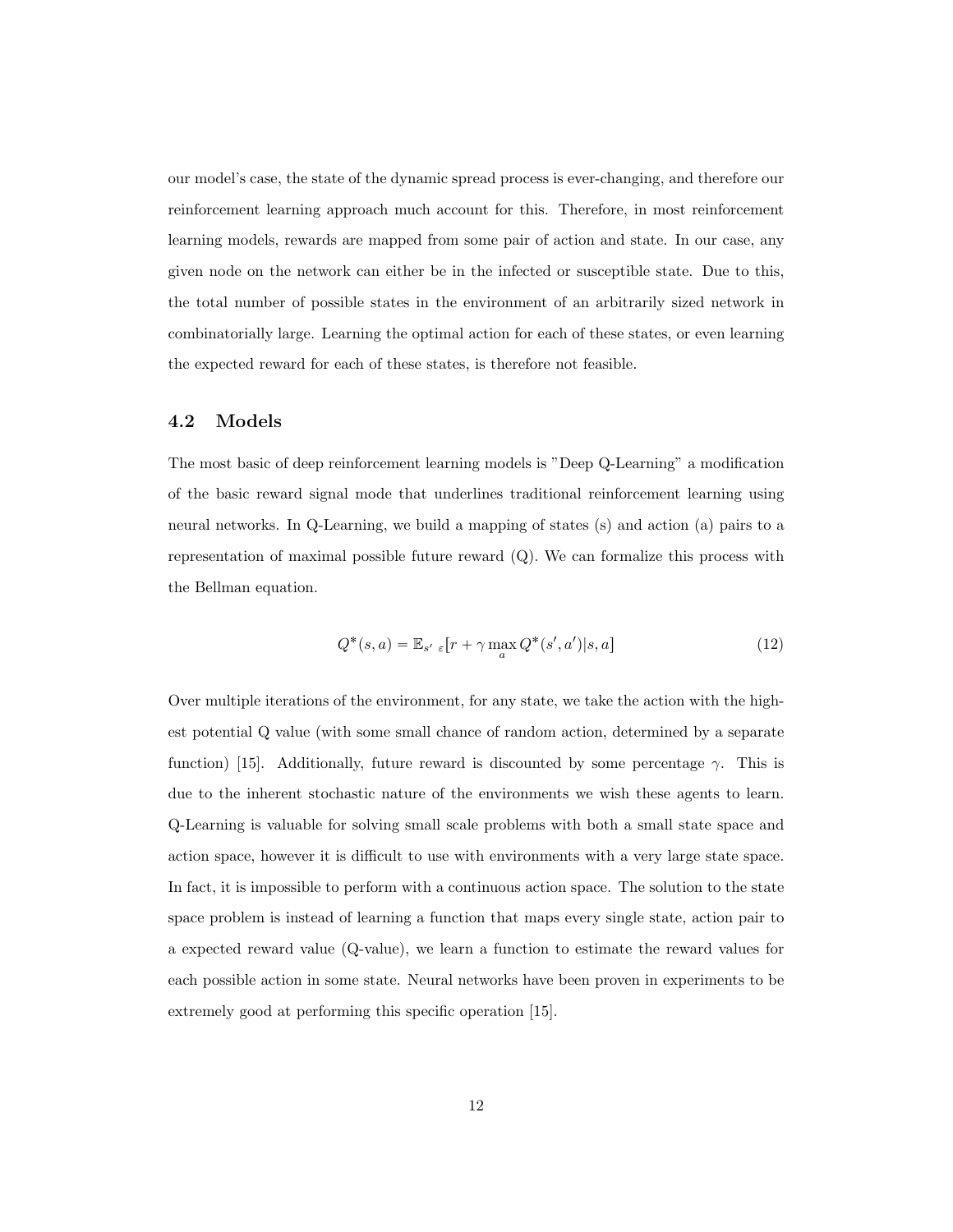For environments containing a continuous action space, representing the entire action space is impossible, as clearly a neural network could not represent a Q value for every single real value between zero and one. Therefore, "actor critic"[12] methods have instead opted to not only use a neural network for estimating the value of each action, but also which action has the greatest Q value. In these models, the "actor" network attempts to learn the policy itself, while a seconds network called the "critic" is deployed to estimate the Q value of the action that the first network outputted. By performing gradient ascent on the critic network, the loss from backpropagation can be transferred over the critic, allowing for a direct policy to be learned.

While for this research many different types of reinforcement learning models were tested, the results presented in this research utilized Proximal Policy Optimization (PPO)[24]. PPO receives its namesake from its "clipping" procedure, which allows the model to sample sub optimal actions to find possible new global optima. However, clipping prevents the PPO model from searching too far outside what it has already determined to be a relatively optimal policy. The model samples different actions on a Gaussian distribution centered around the current most optimal policy, then uses that distribution to choose which actions to take. This allows the model to continually search for new policies, which always taking a relatively optimal action.

#### 4.3 Reward Model

Our reward model is built to provide a balance between containing the epidemic outbreak and doing so at minimal cost. This proves to be a difficult task, as there is no inherently clear way to weigh the value of preventing spread against minimal use of preventative and corrective resources. It is a non-trivial task to ascertain exactly how much any given corrective resource ought to be worth when compared to the survival of any given timestep. Therefore, we can not simply use a flat reward amount for the survival of a timestep, and instead design it as a controllable variable. This way, our model can be tuned to allow for many different types of networks, without having to rework the entire model when testing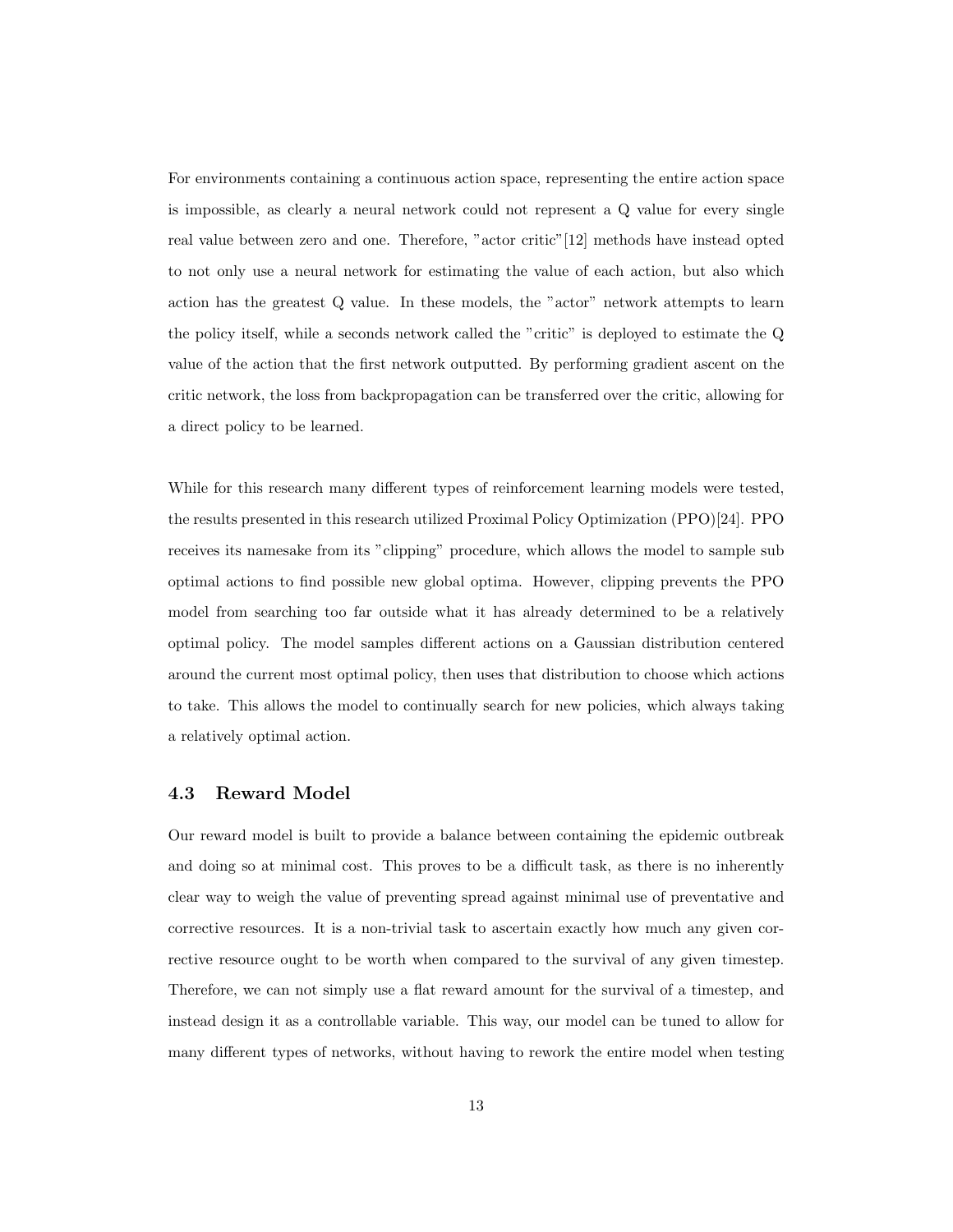it on different data. For example, when using flat reward amounts for each different type of graph, we found experimentally that the reinforcement learning model would rarely attempt to balance survival and correction, and would exclusively favor one over the other except in rare circumstances. However, it is worth noting that in real life circumstance it is likely we would favor survival over optimal correction, massive loss of life from disease spread can often have incalculable external cost. Despite this fact, it is still important to consider hard constraints that communities may have for intercepting outbreaks, and therefore the importance of optimizing the cost of correction cannot be ignored.

We define  $\epsilon$  as the allowable epidemic threshold, as a percentage of the total nodes on the network. For most experiments, This value is set to 0.5.

We define as a constant representing the base reward given to the model for surviving one time step (preventing the total number of infected nodes to surpass  $N\kappa$ . Due of the complexity of large networks, the value will often need to be manually adjusted based on the individual networks to prevent unintended results. This parameter is especially important as it can tip the model to favoring survival over optimally when set great enough. In our experiments, we found that if this parameter was not set great enough, the model would often ignore looking for paths of survival, and would simply optimize for whatever time step the epidemic would often overrun at.

We define  $B$  as the "budget" allotted to the model. This also functions as a percentage of the total number of nodes in the network. Intuitively, we expect much larger networks to have a smaller percentage of their nodes being "critical" nodes. For example, consider a map of the United States with the capital of each state being what can be considered "critical" nodes with respect to some viral infection spreading over airlines. If we add more cities into the airline network, we are simply making the network more dense, the capitals remain the most central and important nodes. Therefore, it is important to force the model to try and spend a smaller percentage of the overall possible investment in order to "push" the model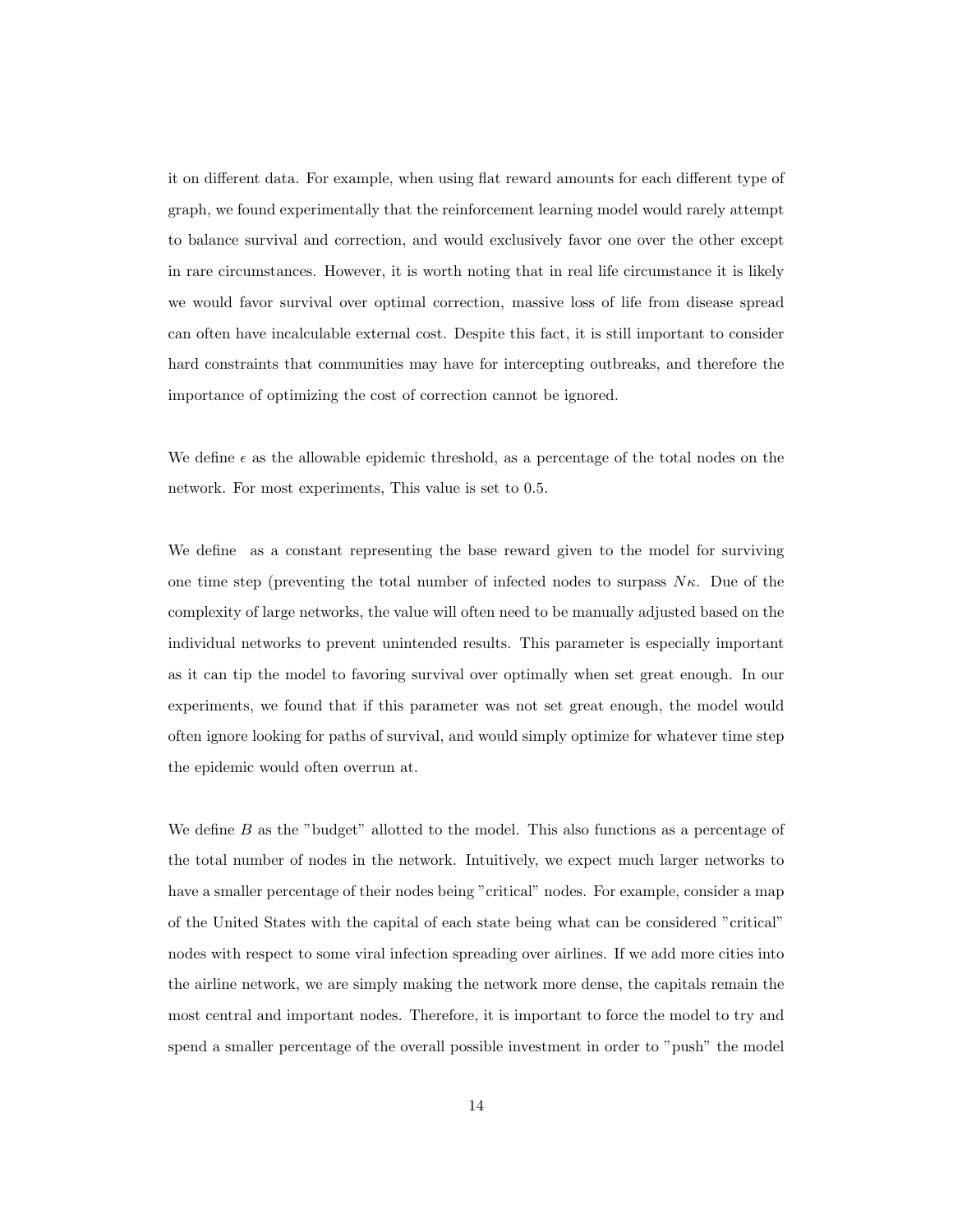toward faster learning. for the purpose of controlling epidemic processes. Because the cost of investment into correction and prevention is normalized between 0 and 1, the maximum cost of any given time step in the model is N, where N is the size of the network.

$$
R_{t} = \begin{cases} \omega + (n_{G} * B) - \sum_{i \in G}, & \text{if } \sum_{i \in G} X_{i} < \epsilon \\ -150, & \text{otherwise} \end{cases}
$$
(13)

where  $R_t$  refers to the reward given at time-step  $t$ .

To demonstrate the susceptibility of results of the model to the individual graphs, we perform a simple experiment comparing the results of a trivial vaccination strategy on three different small graphs: the Karate-Club social graph [30], Watts-Strogatz Small World Graph [28], and an Erdos-Renyi Random Network [5]. We define the Trivial Solution as simply setting  $\beta$ to  $\overline{a}$ β and δ to  $\bar{\delta}$  at all time-steps in the simulation, therefore forcing maximal investment into both correction and prevention. (Note that for these tests, a simplified method of measuring rewards were used, so the absolute values differ from the experimental results presented later. This is because the PPO model we used relies on batch sampling to measure progress, which is much more resource intensive then a simple consecutive run of the epidemic simulation).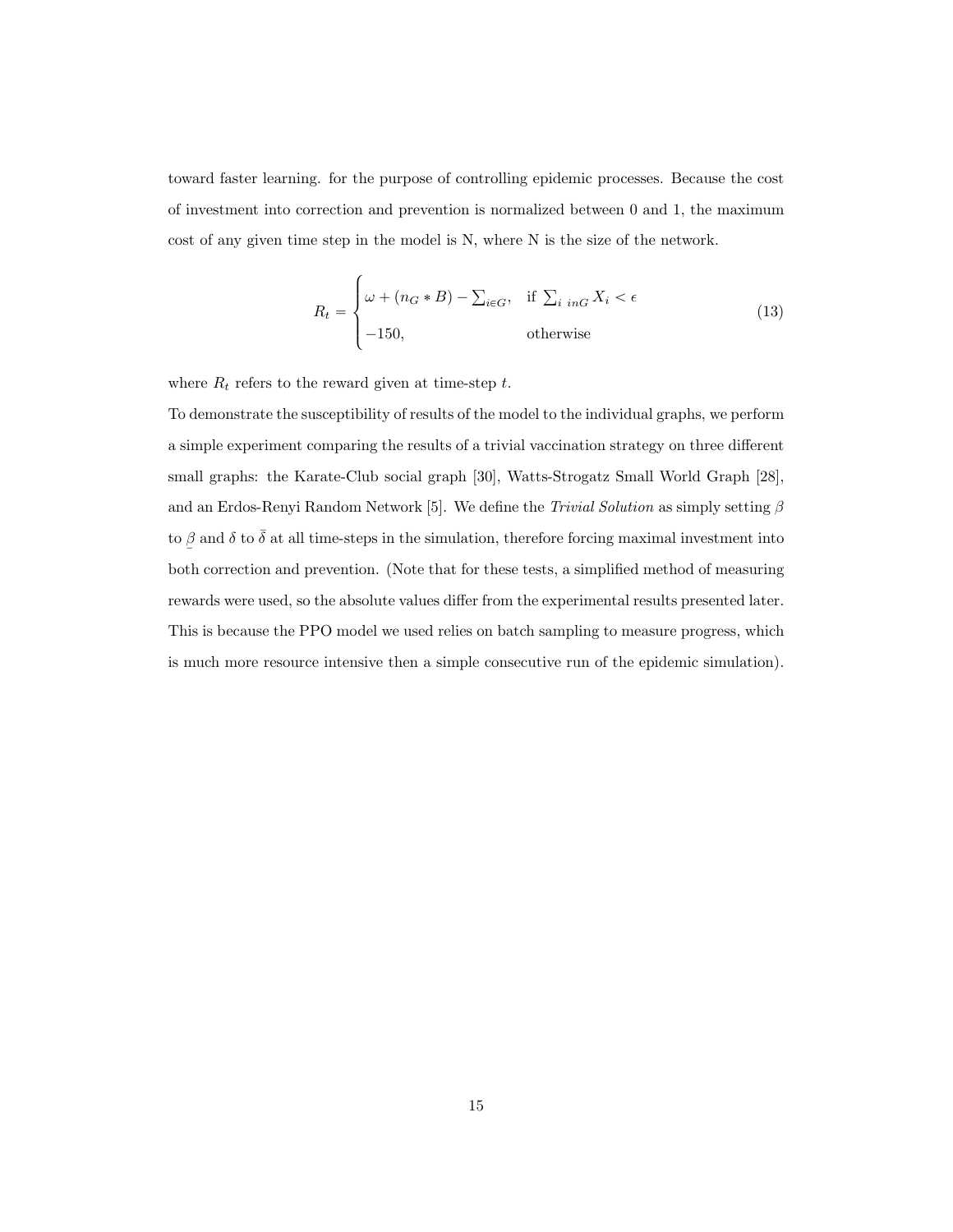

Figure 3: A comparison of the effect on a trivial vaccination strategy on different small random graphs. The following parameters were used:  $\bar{\beta} = 0.3$ ,  $\bar{\beta} = 0.1$ ,  $\bar{\delta} = 0.4$ ,  $\bar{\delta} = 0.2$ ,  $\kappa = 0.5$ ,  $\omega = 6$ ,  $B = 0.5$  $B = 0.5\,$ 

While the Karate-Club graph and the Erdos-Renyi graph performed relatively close, we find that the Watts-Strogatz Small World graph seems to outperform the other two by a factor of 5 when the trivial vaccination strategy is performed. A further experiment confirms that this discrepancy can be attributed to the average degree of the network. Because the degree of all nodes in a Watts-Strogatz network (defined as  $k$ ) are predefined and static, we can compare how tuning the We ran the same simulation with the trivial vaccination policy on three different Watts-Strogatz networks with varying k values.



Figure 4: Comparison of different k-values of a Watts-Strogatz network of n=50



Figure 5: Comparison of different k-values of a Watts-Strogatz network of n=100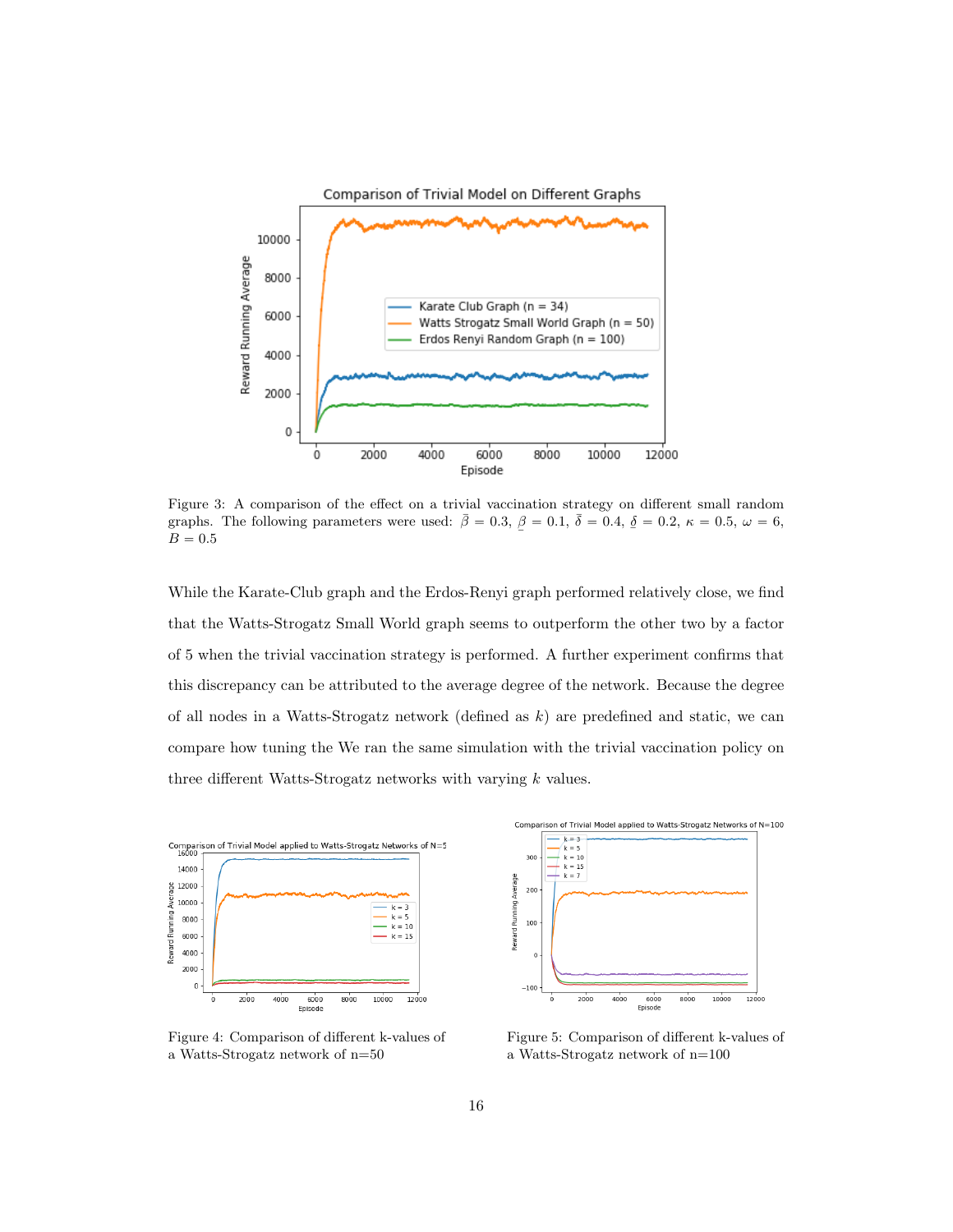We can note a fairly clear drop in performance from the  $k = 5$  simulation to the  $k = 10$ simulation. This suggests that the average degree of the network is heavily influential on the difficulty of optimally controlling an epidemic process. We can hypothesize that after a certain average degree threshold is passed, it becomes impossible to vaccinate a network, even with maximal investment. It is therefore imperative for experiments that a balance is struck between the bounds of the infection, and the overall connectivity of the network.

### 5 Node Embedding and Clustering

While we have been able to formalize a model of the epidemic spread problem from which baseline reinforcement learning algorithms can be applied, the action space of our model grows linearly with the size of the network, as we assume the ability to manually tune each infection and recovery rate at each node. We found that on sufficiently large networks (x ¿ 200), convergence on an optimal policy takes an non-feasible amount of time. This is because in artificial neural networks, the number of parameters to train increase exponentially with the size of the output space. The difference can be compared to trying to learn to walk by trial and error when there are 10 joins to consider vs 500 joints. Therefore, we must reduce the action space of our model by choosing smaller clusters to act upon.

Instead of clustering according to inherent features of the network, it can often be more effective to use a learned embedding scheme to determine a more effective method of clustering nodes. In order to best perform the clustering task, we turn to algorithms that can extract hidden features from networks that aid in understanding what makes one node similar to another.

Feature learning for words in some natural language has been a heavily explored field of research for some time. *word2vec* [22] by utilizing one of two models: a continuous bag of words (CBOW) or a skip-gram, coupled with traditional optimization techniques.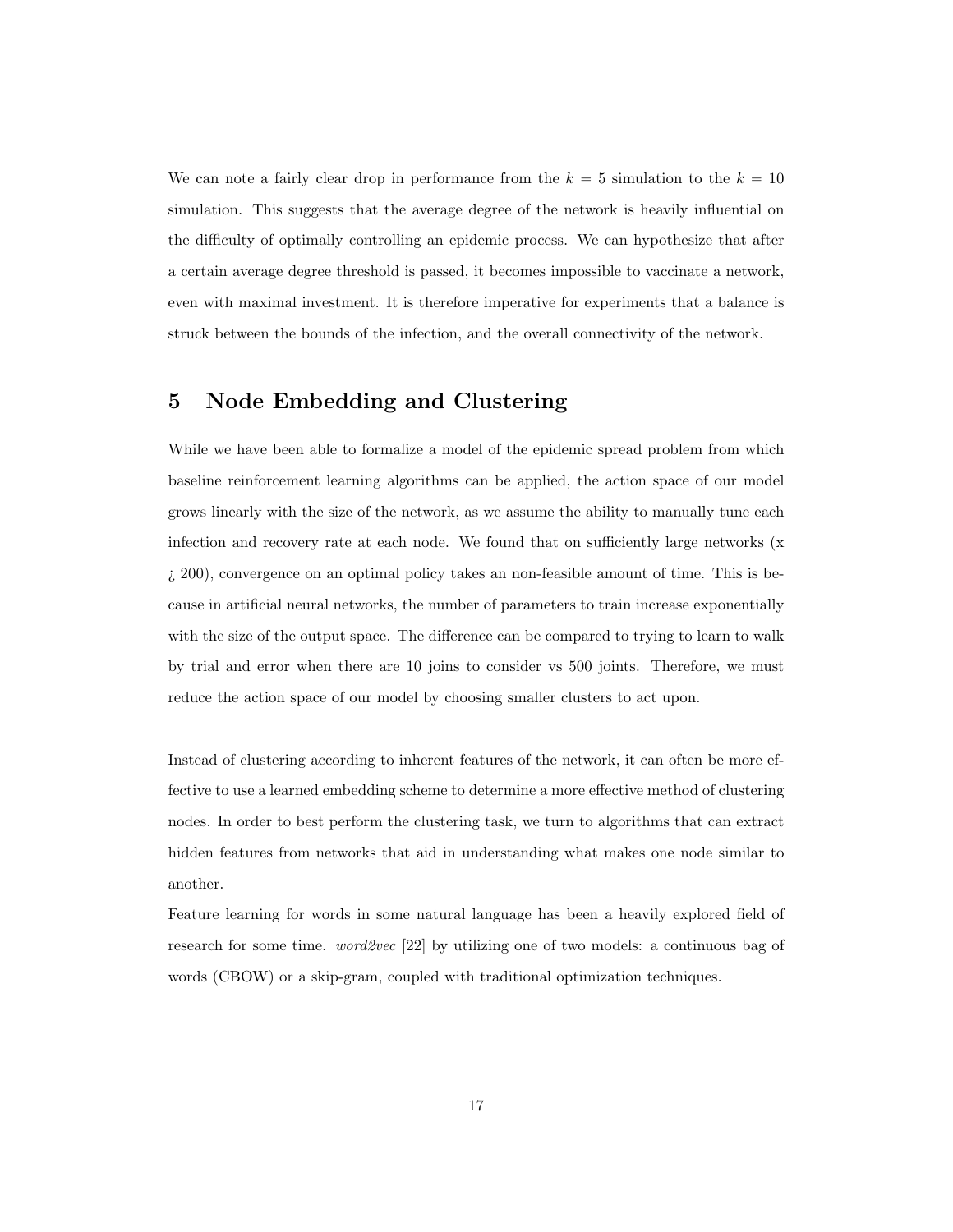

Figure 6: A single word context CBOW. V denotes the size of the vocabulary, with  $x_i \in 0, 1$ denoting the presence of a word in the input layer.

The goal of the CBOW is to maximize the conditional probability of observing the target word  $W_O$  given a set of words in similar context  $W_I$ .  $u_j$  represents the score that each word in the vocabulary is given based on the hidden weights of the neural network.  $y_j$  represents the output for the jth word in the vocabulary.

$$
\max p(w_O|w_I) = \max yj* = \max logy_{j*} = u_{j*} - \log \sum_{j'=1}^{V} \exp(u_{j'}) = -E
$$
 (14)

The skip-gram model is essentially the opposite of the CBOW model [14]. Instead of optimizing to maximize the probability of observing the target word  $W_O$  given the set of context words  $W_I$ , we instead optimize the network to maximize the probability of observing the context words  $W_{O,1}, W_{O,2}...W_{O,C}$  (with C being the number of context words sampled) given the the target word  $W_I$ . The loss function is therefore changed to the following

$$
E = -\log \Pr(W_{O,1}, W_{O,2}...W_{O,C}|W_I) = -\sum_{c=1}^{C} u_{j*_{c}} + C \times \log \sum_{j'=1}^{V} \exp(u_{j'}) \tag{15}
$$

Both of these models are often used for the application of *word2vec. word2vec* has proven to be an incredibly powerful tool in the realm of word classification tasks. It has shown to beat previous cutting edge techniques in the fields of sentiment analysis [31], named entity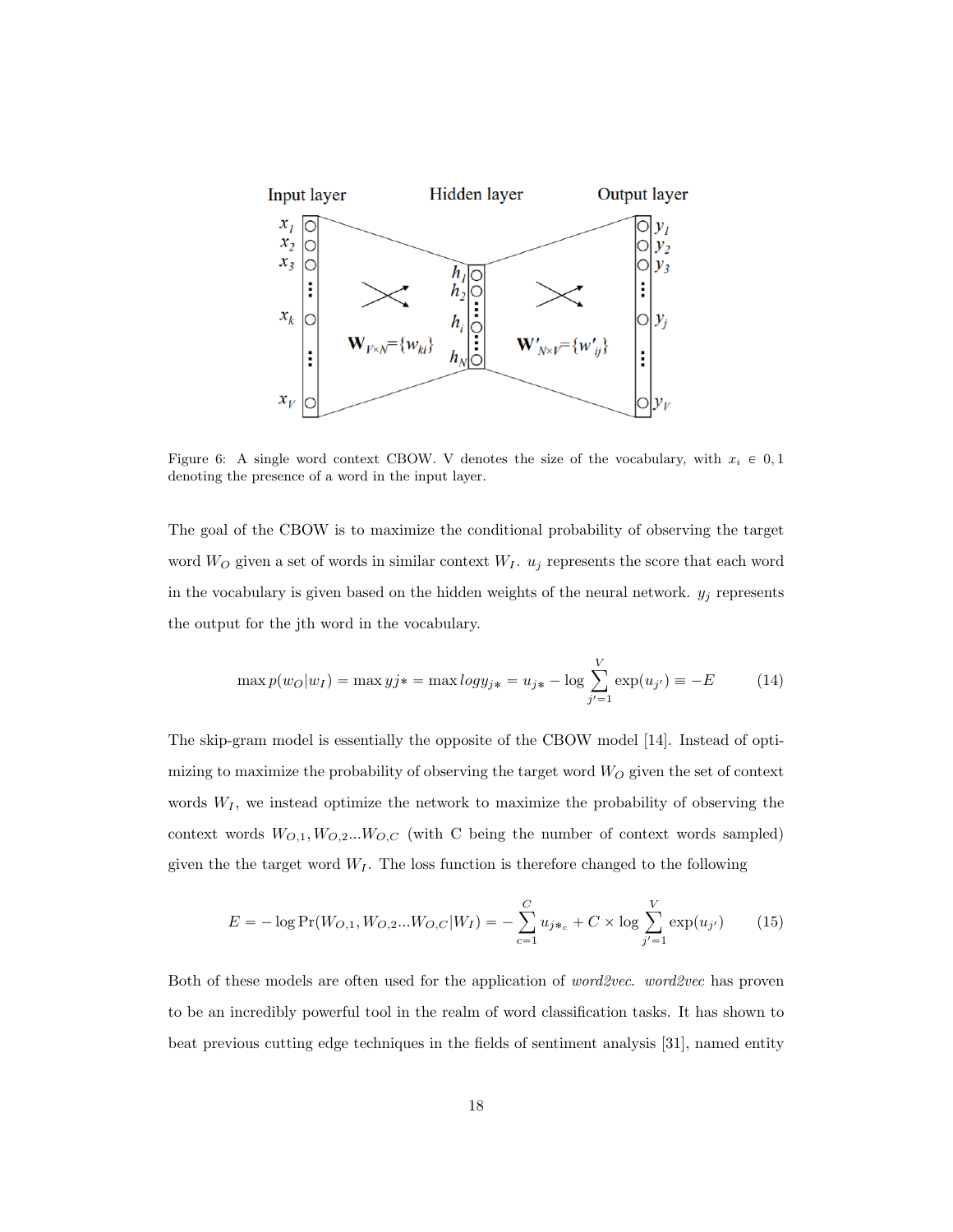recognition [25], and even musical analysis [8].

Due to the wide range of utilization for word12vec, the algorithm can just as easily be extended for the purposes of graph embedding. In order to execute *word2vec*, a corpus of "sentences" must be built for the algorithm to learn. The sentences can simply be a sequence of nodes, with any given node in the graph appearing only once. Once an embedding of the network has been established, a simple clustering algorithm such as k-means is used to determine groups on which the reinforcement learning model is permitted to act upon.

For *node2vec* to build these sequences that are fed into *word2vec*, biased random walks are used. Let  $c_i$  be the  $i^{th}$  step of a walk, with  $c_1 = u$ , where u is the source node []. First, we generate a series of biases on each edge  $\in E$ . This ensures that the resulting vectors are not too normally distributed, as this prevents us from effectively clustering the network. One simple way to produce these random walks would be to use difference of centrality, or just randomly generate using a random distribution. We denote the bias from v to x as  $\pi_{vx}$ . A random constant chosen for each walk in the set of random walks used to produce variation is denoted by Z.

$$
\Pr(c_i = x | c_{i-1} = v) = \begin{cases} \frac{\pi_{xy}}{Z} & \text{if } (v, x) \in E \\ 0 & \text{otherwise} \end{cases}
$$
 (16)

Using this model, we can produce a series of walks that serve as the "corpus" for the network we are trying to embed. Traditionally, *node2vec* utilizes the skip-gram *word2vec* model, which performs better with a smaller corpus size as well as smaller corpus scope.

## 6 Results

We fine that baseline reinforcement learning models, particular Promixal Policy Optimization, are effective at learning control of network epidemic processes. On most small to medium sized networks, PPO is able to converge on a policy that successfully prevents an epidemic from spreading beyond an arbitrary threshold  $\epsilon$ , given reasonable bounds of the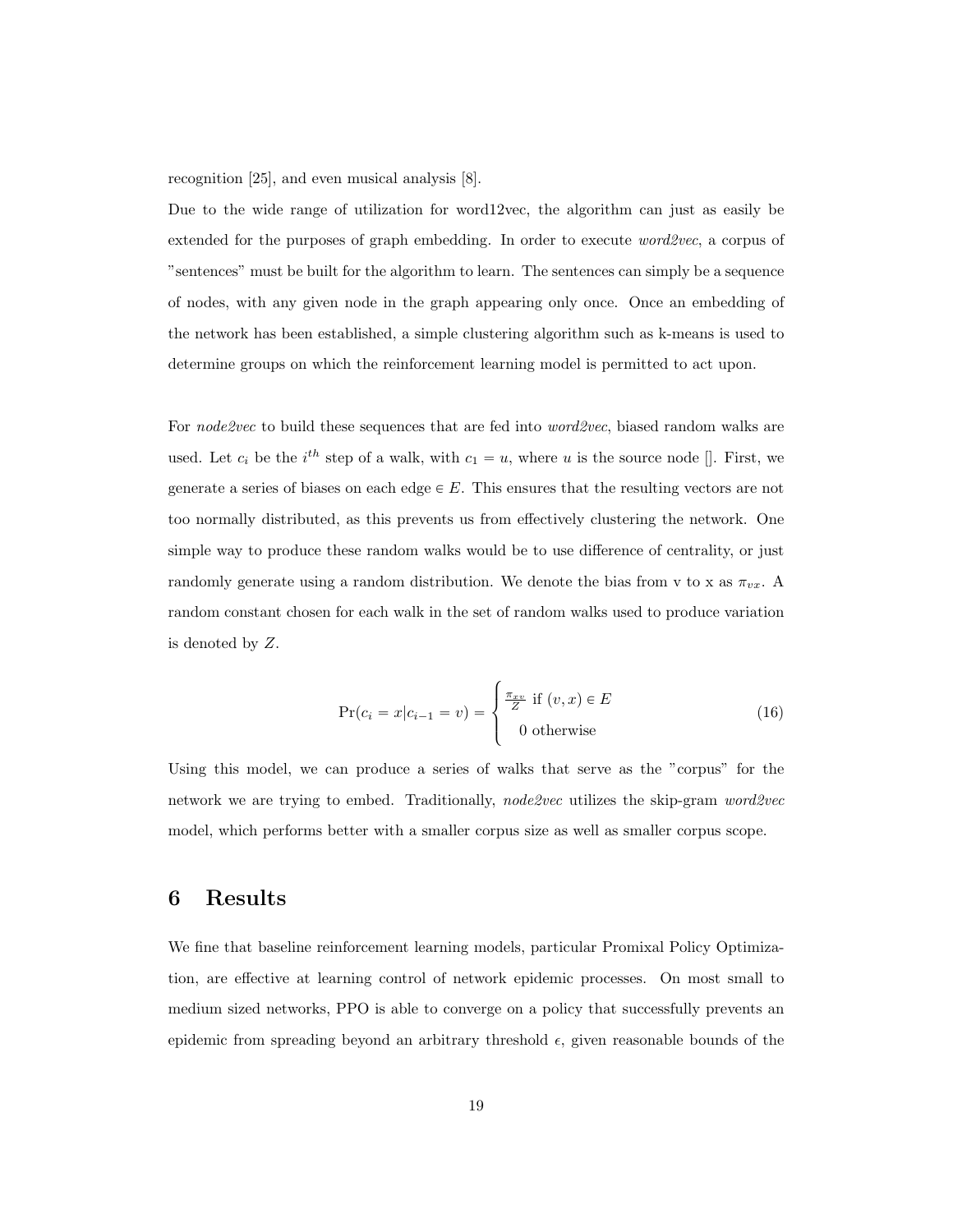infection.

The following small Watts-Strogatz small world network was used for initial testing of models.



Figure 7: Networkx drawing of Watts-Strogatz small world network used for small scale testing, with  $n = 50$ ,  $k = 7$ , and  $p = 0.2$ .

To verify the ability of the PPO model to learn a solution to the epidemic spread problem, we first ran unclustered (with a action space equal to the number of nodes in the network) for 7000 episodes. We observe clear evidence that proximal policy optimization can converge on an efficient vaccination policy in a relatively short training time.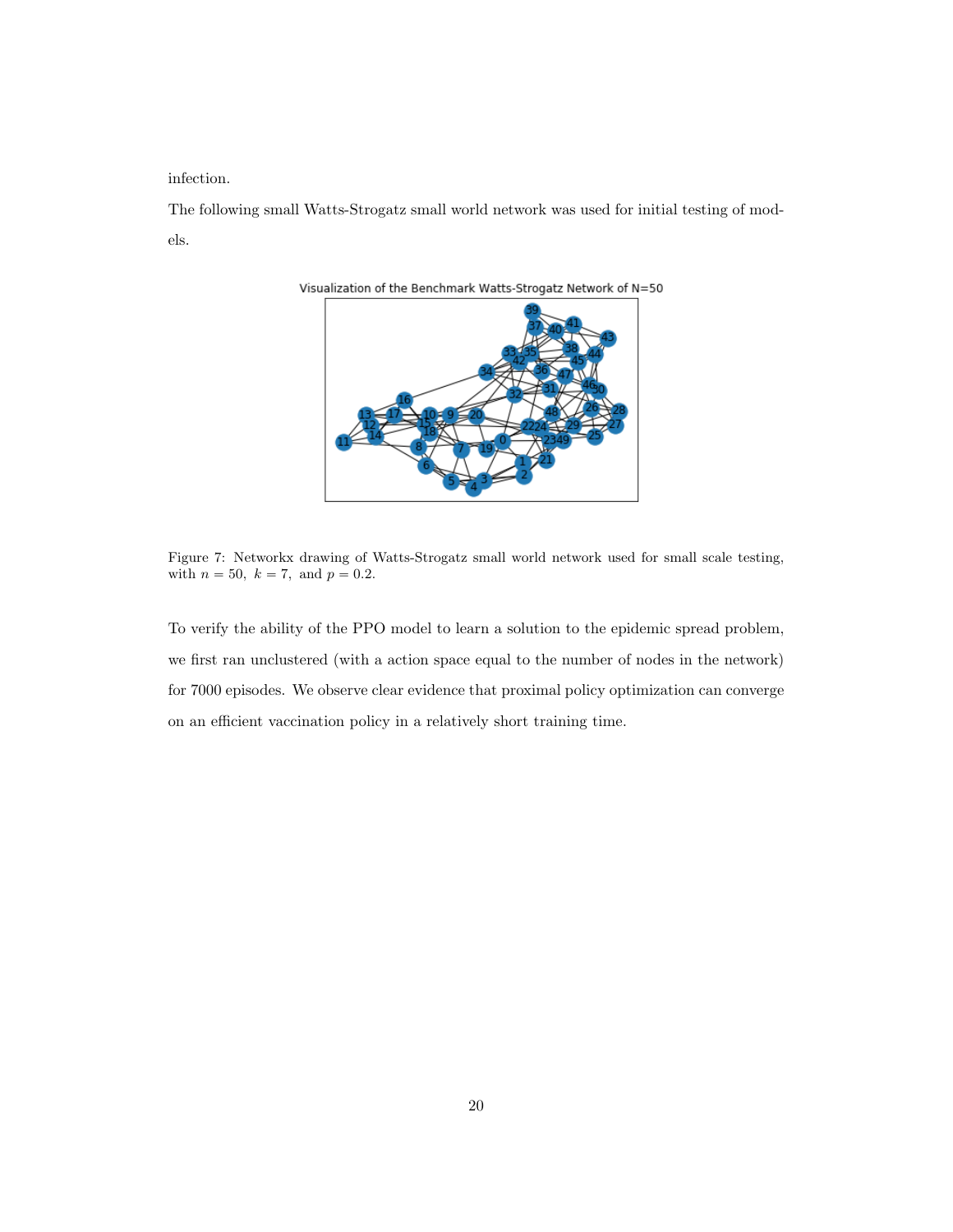

Figure 8: The results of 7 hours of training of the PPO model with no clustering on the benchmark Watts-Strogatz network of  $n = 50$ . The benchmark for the trivial policy is a reward of  $-340$ .

This model takes approximately 3 to 6 hour to train on a Nvdia GTX 1060 with PyTorch. However, this relatively short training time grows exponentially as the size of the network grows. This suggests that while the complex relationships between nodes in a larger network can be learned, information embedded in the network becomes increasing noisy as its size increases.

To compare the effectiveness of our clustering scheme on the ability of the model to learn, we run the model on two different standardized Watts-Strogatz networks, one of  $n = 50$  and one of  $n = 100$ . The model for  $n = 50$  ran for approximately 8 hours before converging, while the model for  $n = 100$  took approximately 3 hours to converge.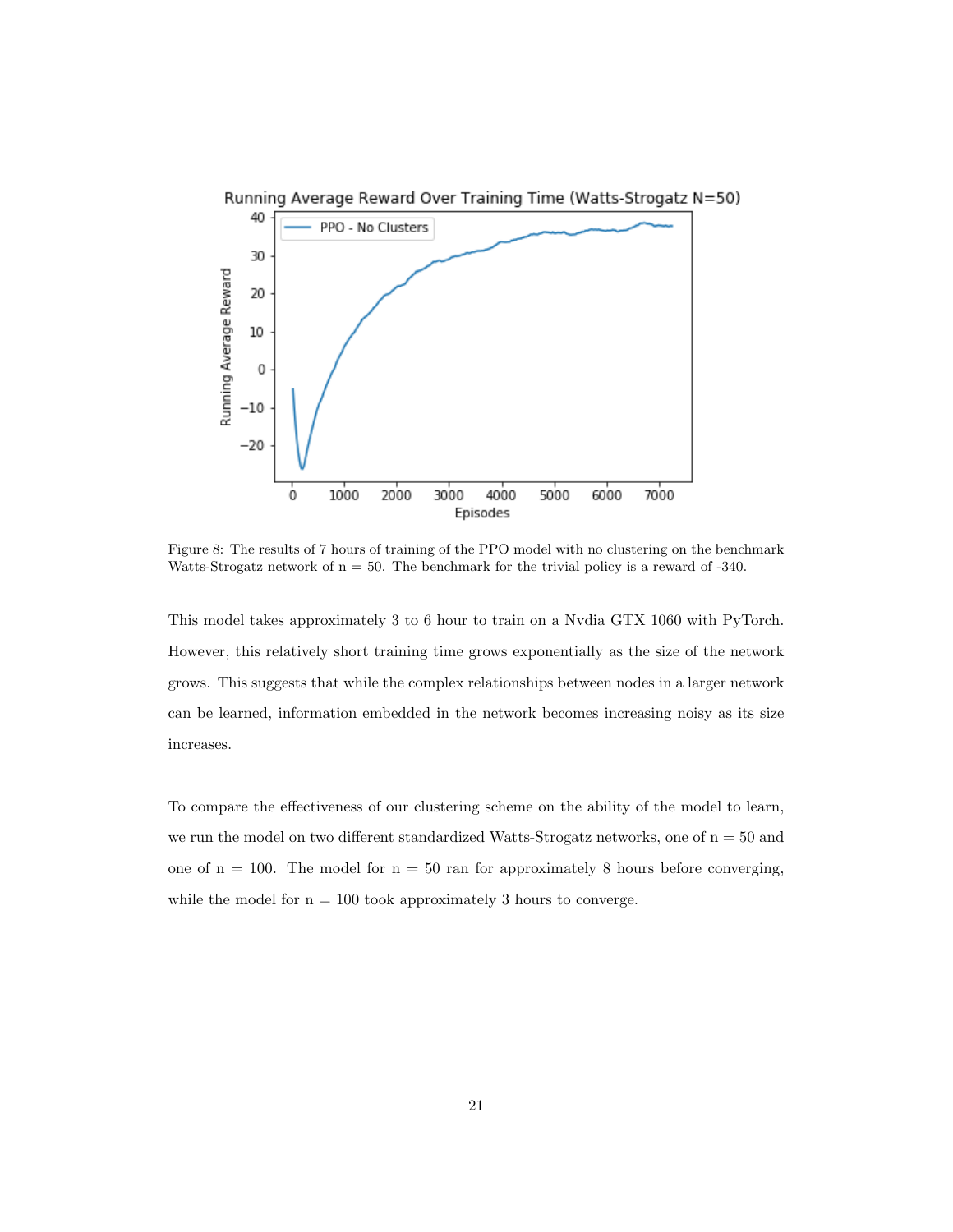

Figure 9: Training results of a network of size  $n=50. \bar{\beta}=0.25, \bar{\beta}=0.04, \bar{\delta}=0.25, \bar{\delta}=0.1,$  $\kappa = 0.5, \ \omega = 6, \ \overline{B} = 0.5$ 



Figure 10: Training results of a network of size n=100.  $\bar{\beta} = 0.265, \beta = 0.085, \bar{\delta} = 0.275,$ ¯  $\delta = 0.125, \, \kappa = 0.5, \, \omega = 6, \, B = 0.5$ 

## 7 Conclusion

We can conclude on face that reinforcement learning, particularly proximal policy optimization, is an effective means of solving the optimal control problem for network epidemic processes. Additionally, we find that the use of clustering via a combination of node2vec for embedding of nodes, as k-means to create clusters after an embedding has been performed marginally decreases the time for the model to converge on a vaccination strategy capable of preventing an outbreak scenario. We particularly observe that the benefit of cluster targeting over targeted the entire network increases as the size of the network increases. This can be easily explained by the fact that the number of weights in a densely connected neural network decreases exponentially with reduction in the size of the network.

We can also note by the amount of hyperparmeter tuning in the simulation that must be done to perform experiments that yield useful information that the model in it's current form may be difficult to apply to current favored real-world examples. Clearly, in real world situations, one cannot modify the bounds of infection as well as bounds of vaccinations to such a precise degree. It is also important to note that the model itself can be considered problematic as those in charge of vaccination and health policy do not have the ability to apply continuous amounts of vaccine or preventative medicine. Typically, set discrete doses are allowed for any given corrective measure. Nonetheless, the results from our model show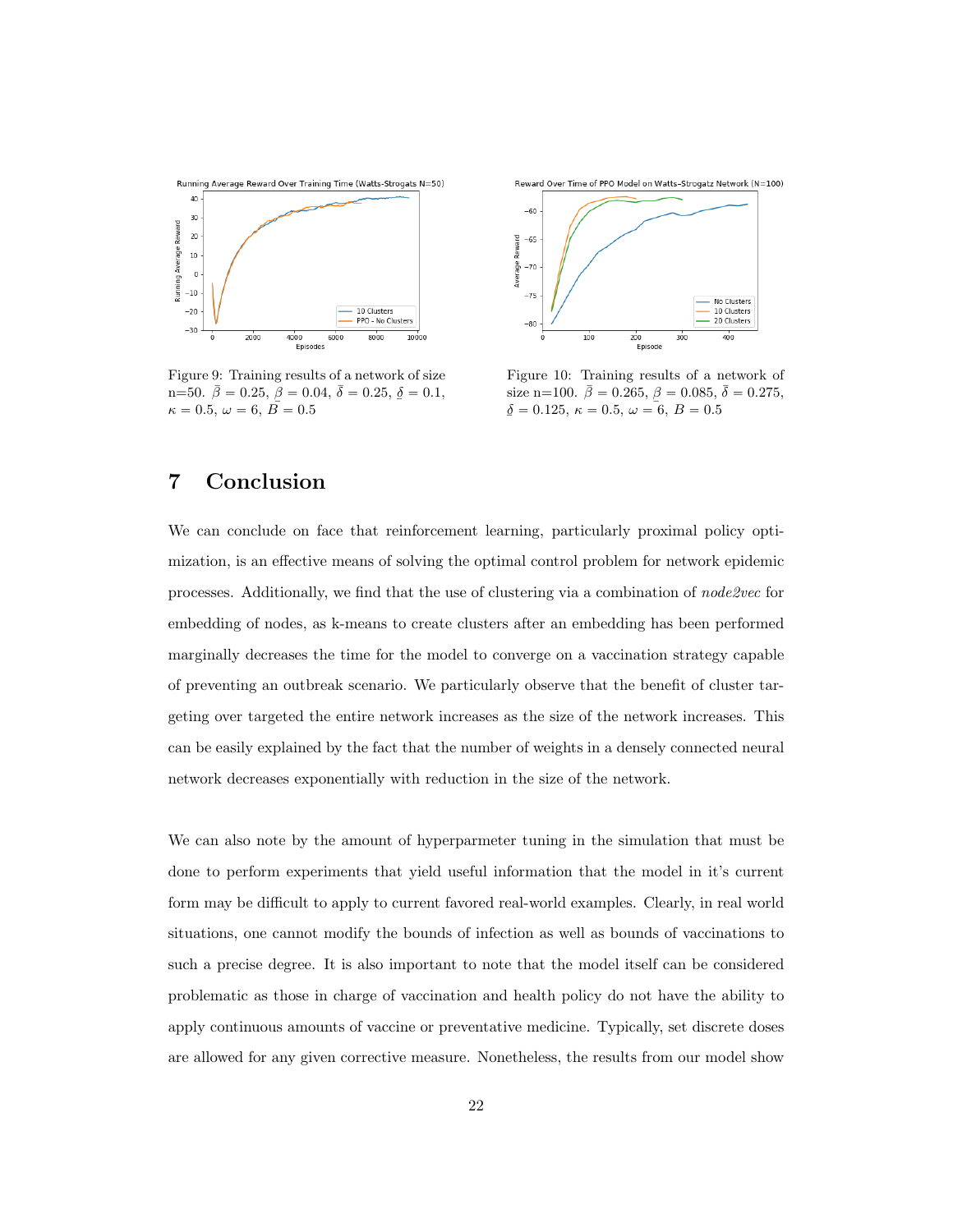that reinforcement learning can be applied broadly to problems involving network epidemics.

### 8 Future Work

In particular, we would like to explore the how well the model scales, as many of the networks tested for this work were relatively small. Unlike many reinforcement learning environments, the action space of our SIS environment scales linearly as the complexity of the network grows. We found that after a certain network size threshhold, usually after n=300, the training time of the model became too large to be viable. In many experience with extremely large networks ( $n \geq 500$ ), we found that even with clustering, the epidemic simulations themselves would become quite CPU intensive. Interestingly, the training of the neural networks themselves rarely presented a resource problem. Future iterations of the epidemic simulation used ought to attempt to make use of parallel processing and the use of multithreading.

Next, we would like to further explore and analyze the various hyperparameters of both the epidemic model, as well as the reinforcement learning environment. For our experiments, we found each different network required careful tuning of parameters related to the specific epidemic. In particular, the simulation is quite sensitive to the careful tuning of  $\bar{\beta}$ ,  $\overline{a}$  $β, \overline{δ},$ and  $\delta$ . In tuning these variables, we were looking for thresholds such that eliminating all investment lead to near instant epidemic outbreak, while maximizing investment across all nodes led to just barely barely surviving all timesteps. In future work, we would like to more deeply analyze the relationship between these variables and the structure of the networks. Finally, while it is clear that the reinforcement learning method is effective at learning a policy and converging on an optimal solution, we would like to further explore how optimal this policy is compared to other possible methods, such as targeting nodes in proportion to their centrality, across multiple measures. Due to the nature of deep learning, the reinforcement learning model is effective at determining a locally optimal control policy, but cannot guarantee a globally optimal policy. We suspect that much of what determines which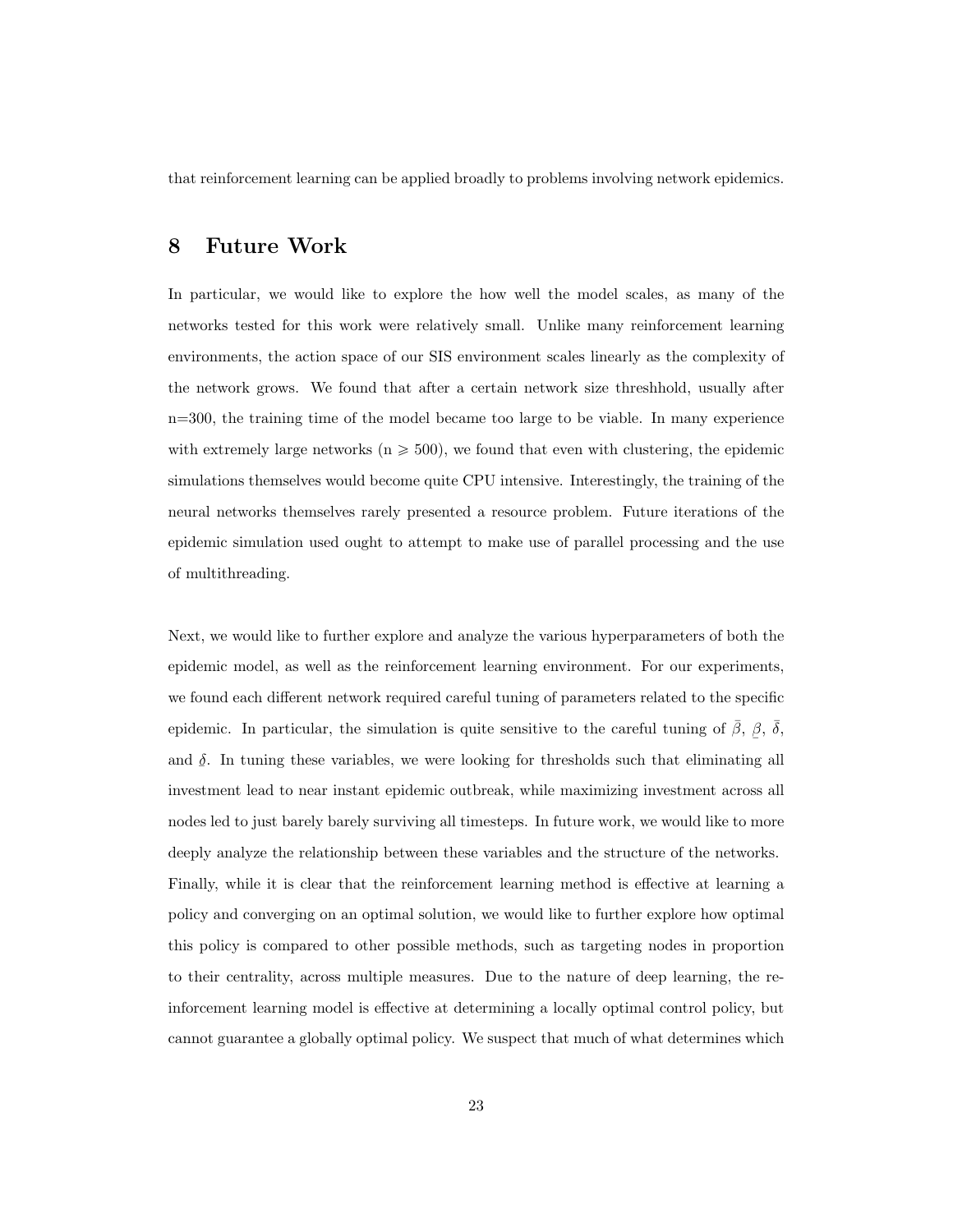local policy the model first converges on depends greatly on how rewarding each individual timestep is, versus how rewarding less investment into vaccination is. Therefore, in future work, we would seek to strike a more careful balance between these two reward structures to ensure that the model does not overly prioritize one over the other. In many experiments, when  $\omega$  is set too low, we find that the model prioritizes cost savings, and rarely attempts to control the outbreak. On the other hand, when omega is set too high, the model does not attempt to optimize cost at all. Therefore, future work ought to focus on precisely determining what these parameters are set to.

## References

- [1] BAILEY, N. T., ET AL. The mathematical theory of infectious diseases and its applications. No. 2nd ediition. Charles Griffin & Company Ltd 5a Crendon Street, High Wycombe, Bucks HP13 6LE., 1975.
- [2] BUDAK, C., AGRAWAL, D., AND EL ABBADI, A. Limiting the spread of misinformation in social networks. In Proceedings of the 20th international conference on World wide web (2011), ACM, pp. 665–674.
- [3] Campbell, W. M., Dagli, C. K., and Weinstein, C. J. Social network analysis with content and graphs. *Lincoln Laboratory Journal 20*, 1 (2013), 61–81.
- [4] Chakrabarti, D., Wang, Y., Wang, C., Leskovec, J., and Faloutsos, C. Epidemic thresholds in real networks. ACM Transactions on Information and System Security (TISSEC) 10, 4 (2008), 1.
- [5] ERDDS, P., AND R&WI, A. On random graphs i. *Publ. Math. Debrecen 6* (1959), 290–297.
- [6] Freeman, L. C. Centrality in social networks conceptual clarification. Social networks 1, 3 (1978), 215–239.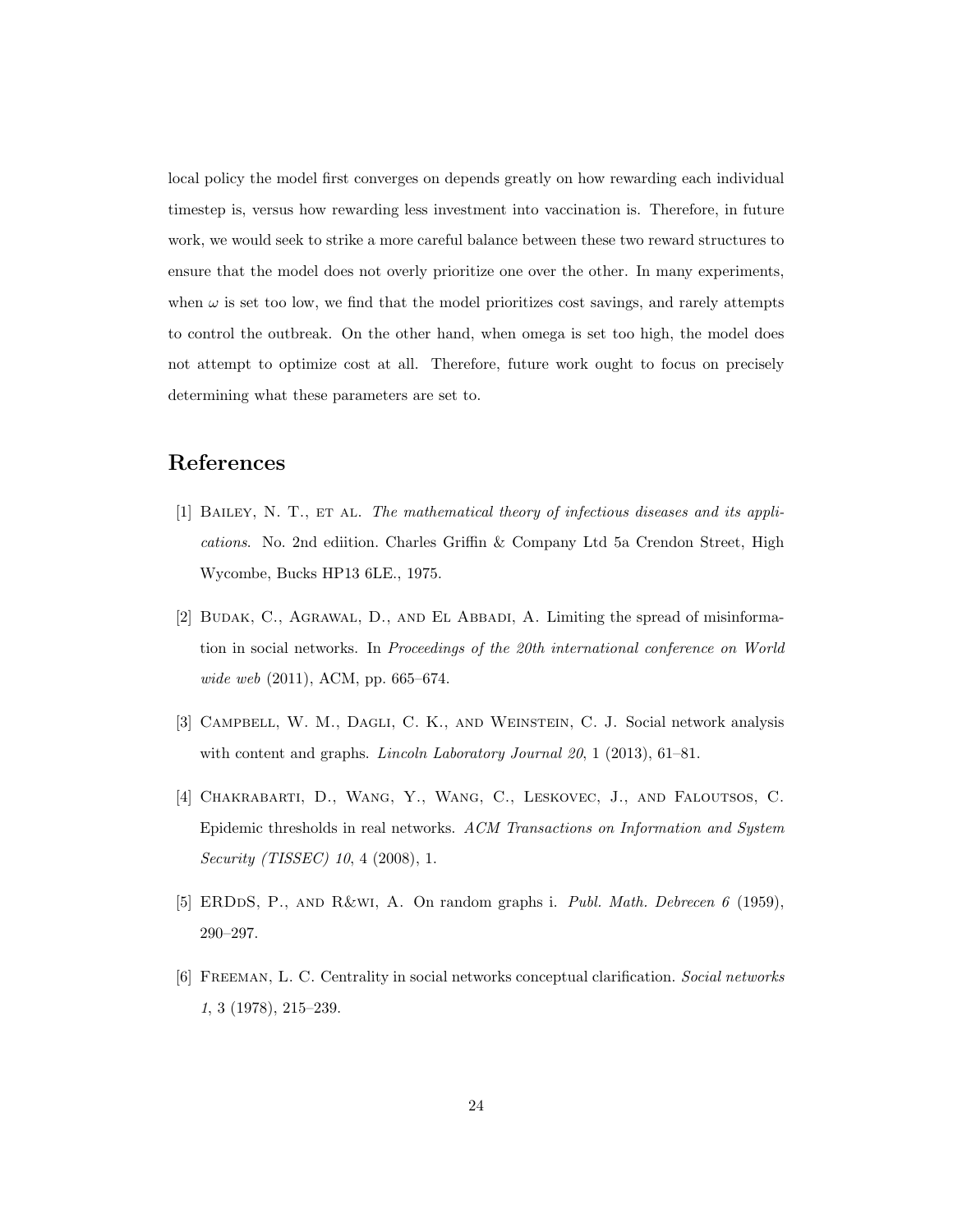- [7] GANESH, A., MASSOULIÉ, L., AND TOWSLEY, D. The effect of network topology on the spread of epidemics. In Proceedings IEEE 24th Annual Joint Conference of the IEEE Computer and Communications Societies. (2005), vol. 2, IEEE, pp. 1455–1466.
- [8] HERREMANS, D., AND CHUAN, C.-H. Modeling musical context with word2vec.  $arXiv$ preprint arXiv:1706.09088 (2017).
- [9] Hethcote, H. W. A thousand and one epidemic models. In Frontiers in mathematical biology. Springer, 1994, pp. 504–515.
- [10] Keeling, M. J., and Eames, K. T. Networks and epidemic models. Journal of the Royal Society Interface 2, 4 (2005), 295–307.
- [11] Khansari, M., Kaveh, A., Heshmati, Z., and Motlaq, M. A. Centrality measures for immunization of weighted networks. Network Biology 6, 1 (2016), 12–27.
- [12] KONDA, V. R., AND TSITSIKLIS, J. N. Actor-critic algorithms. In Advances in neural information processing systems (2000), pp. 1008–1014.
- [13] Mack, A., Choffnes, E. R., Sparling, P. F., Hamburg, M. A., Lemon, S. M., ET AL. Ethical and legal considerations in mitigating pandemic disease: workshop summary. National Academies Press, 2007.
- [14] Mikolov, T., Chen, K., Corrado, G., and Dean, J. Efficient estimation of word representations in vector space.  $arXiv$  preprint  $arXiv:1301.3781$  (2013).
- [15] Mnih, V., Kavukcuoglu, K., Silver, D., Graves, A., Antonoglou, I., Wier- $STRA, D., AND RIEDMILLER, M. Playing atari with deep reinforcement learning.  $arXiv$$ preprint arXiv:1312.5602 (2013).
- [16] Murray, C. J., Lopez, A. D., Chin, B., Feehan, D., and Hill, K. H. Estimation of potential global pandemic influenza mortality on the basis of vital registry data from the 1918–20 pandemic: a quantitative analysis. The Lancet 368, 9554 (2006), 2211– 2218.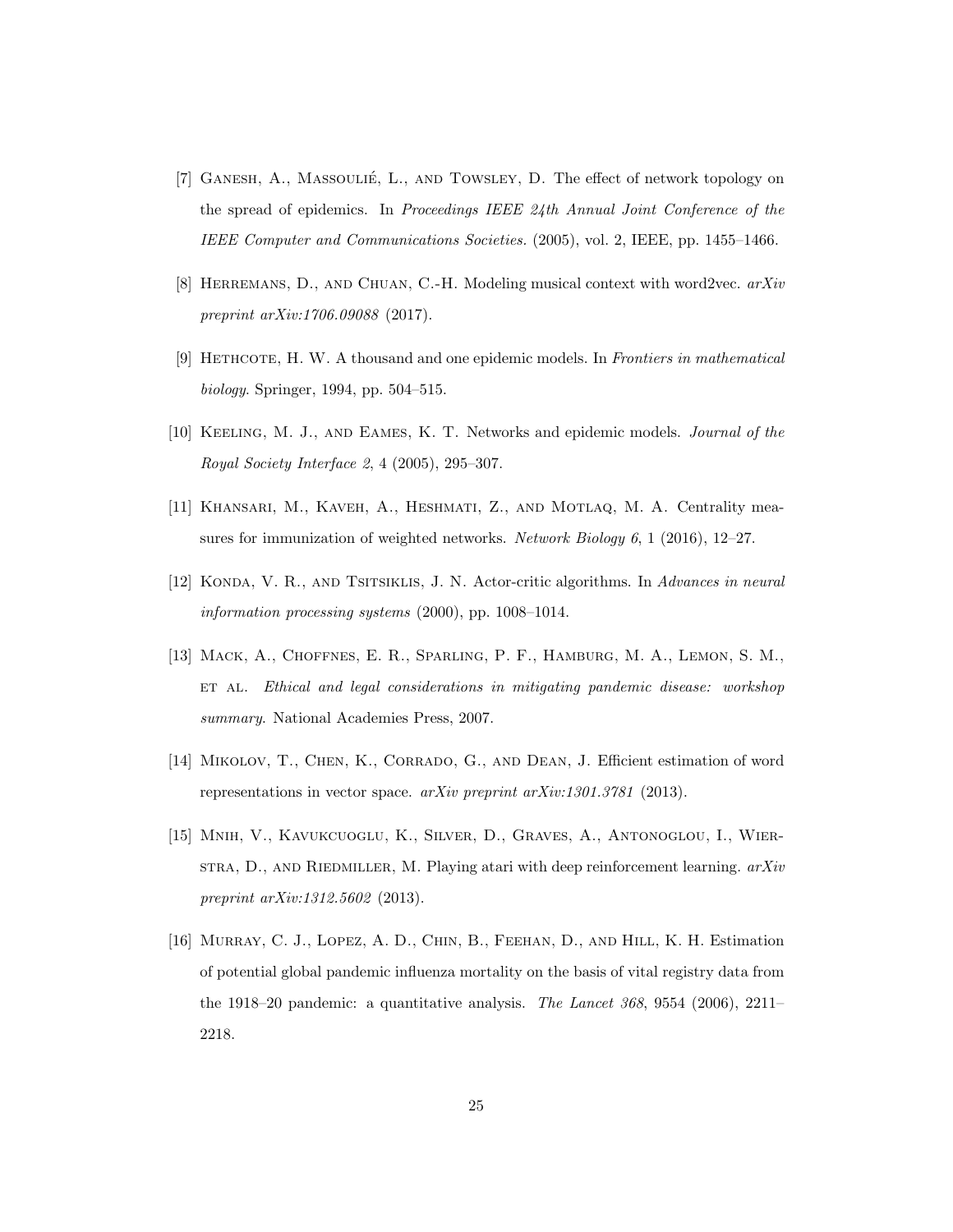- [17] Preciado, V. M., Zargham, M., Enyioha, C., Jadbabaie, A., and Pappas, G. Optimal vaccine allocation to control epidemic outbreaks in arbitrary networks. In 52nd IEEE conference on decision and control (2013), IEEE, pp. 7486–7491.
- [18] Preciado, V. M., Zargham, M., Enyioha, C., Jadbabaie, A., and Pappas, G. J. Optimal resource allocation for network protection against spreading processes. IEEE Transactions on Control of Network Systems 1, 1 (2014), 99–108.
- [19] Restrepo, J. G., Ott, E., and Hunt, B. R. Approximating the largest eigenvalue of network adjacency matrices. Physical Review E 76, 5 (2007), 056119.
- [20] RODRIGUES, F. A. Network centrality: an introduction. In A Mathematical Modeling Approach from Nonlinear Dynamics to Complex Systems. Springer, 2019, pp. 177–196.
- [21] Rohani, P., Earn, D. J., and Grenfell, B. T. Impact of immunisation on pertussis transmission in england and wales. The Lancet 355, 9200 (2000), 285–286.
- [22] Rong, X. word2vec parameter learning explained. arXiv preprint arXiv:1411.2738 (2014).
- [23] Ruschel, S., Pereira, T., Yanchuk, S., and Young, L.-S. An siq delay differential equations model for disease control via isolation. Journal of mathematical biology (2019), 1–31.
- [24] Schulman, J., Wolski, F., Dhariwal, P., Radford, A., and Klimov, O. Proximal policy optimization algorithms.  $arXiv$  preprint  $arXiv:1707.06347$  (2017).
- [25] SIENCNIK, S. K. Adapting word2vec to named entity recognition. In Proceedings of the 20th nordic conference of computational linguistics, nodalida 2015, may 11-13, 2015, *vilnius, lithuania* (2015), no. 109, Linköping University Electronic Press, pp. 239–243.
- [26] ŠIKIĆ, M., LANČIĆ, A., ANTULOV-FANTULIN, N., AND ŠTEFANČIĆ, H. Epidemic centrality—is there an underestimated epidemic impact of network peripheral nodes? The European Physical Journal B 86, 10 (2013), 440.